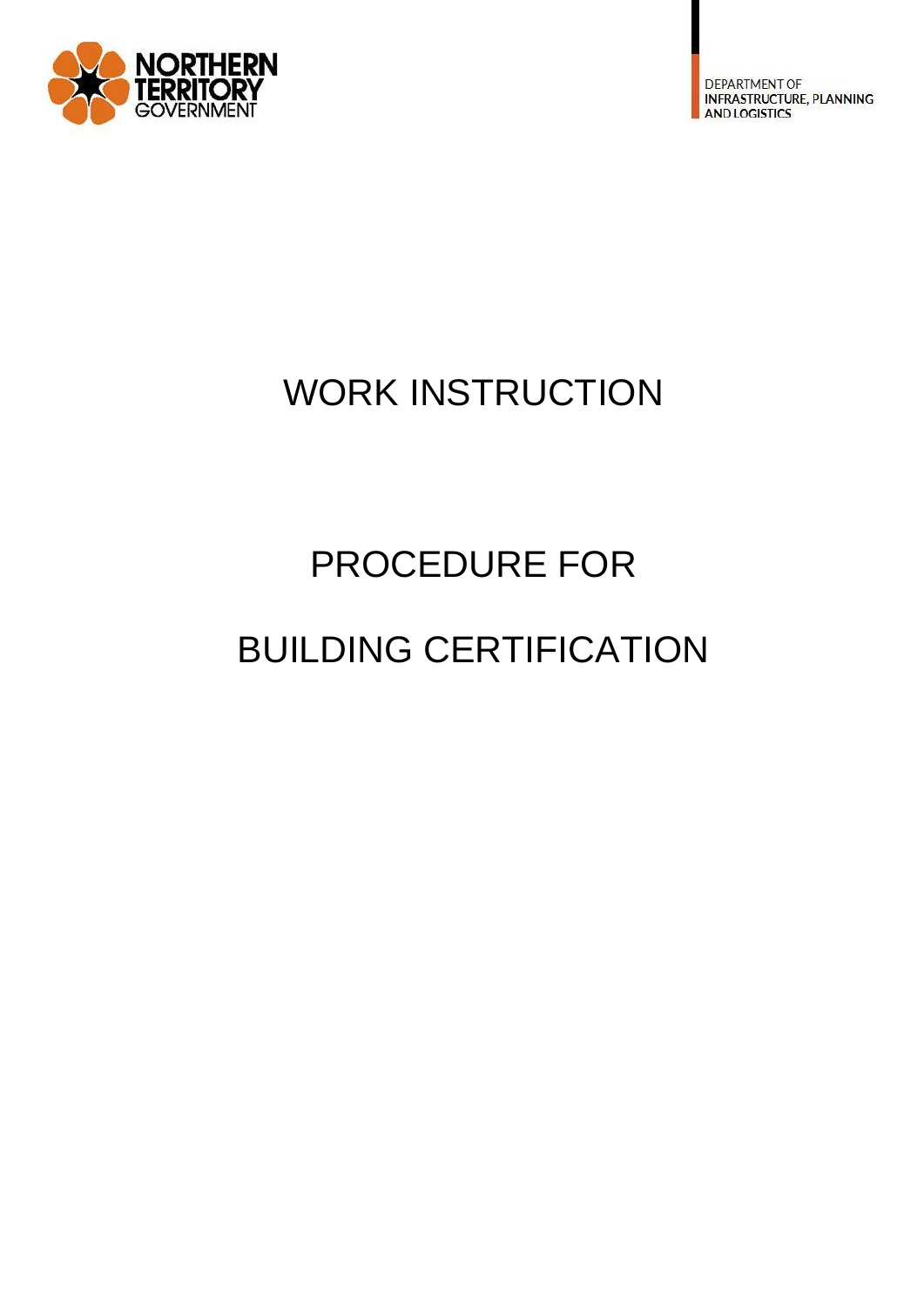This page intentionally left blank.

| $\overline{O}$ Oc ID                                | <b>Version</b> | lssued.         | Printed    | Page; |
|-----------------------------------------------------|----------------|-----------------|------------|-------|
| $-0.00$<br>.<br><b>Certification</b><br>uuldu<br>nn | 2019.0F        | <b>May 2019</b> | 14/05/2019 | of 25 |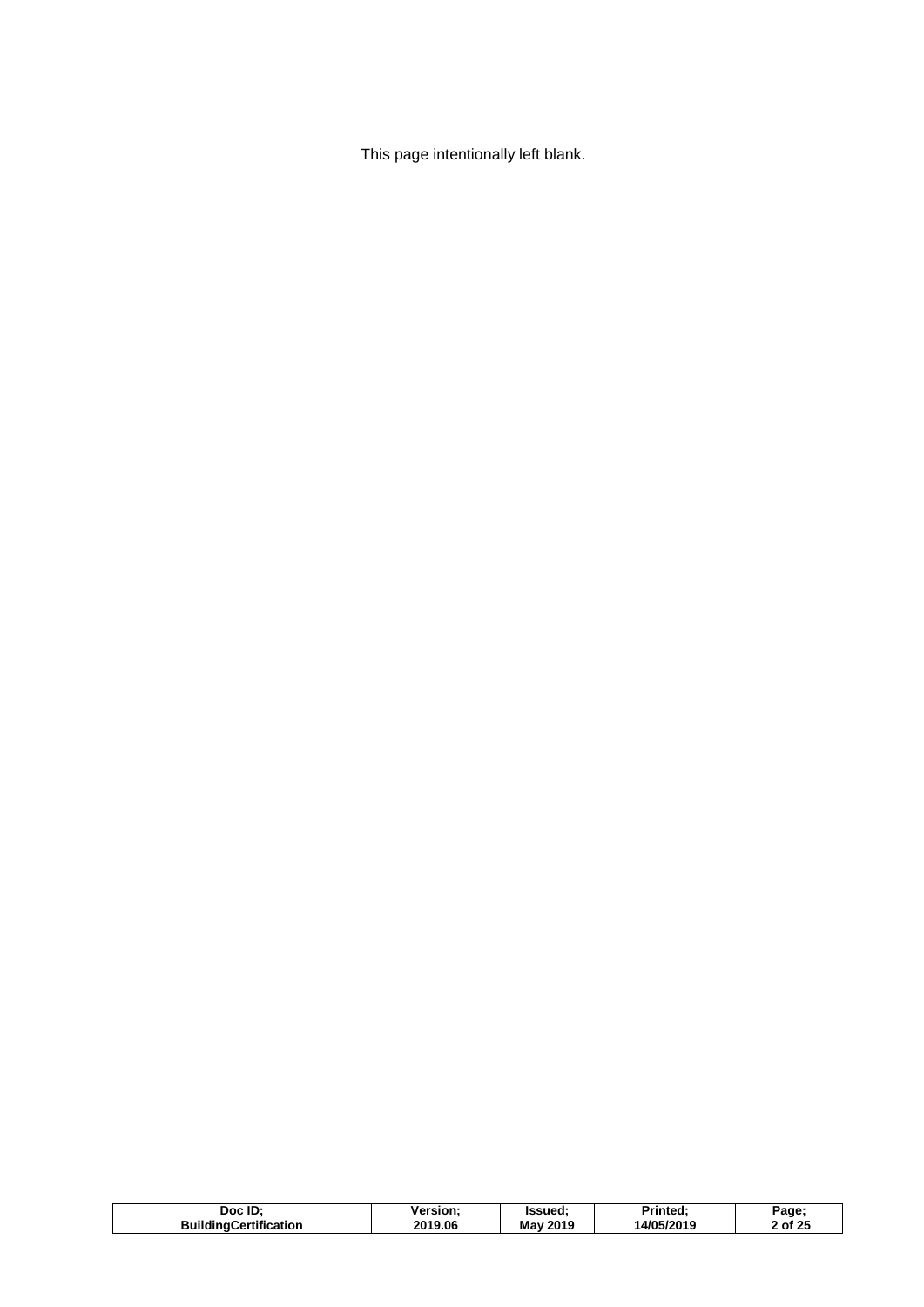## **WORK INSTRUCTION**

## PROCEDURE FOR **BUILDING CERTIFICATION**

## **CONTENTS**

| 1.              |  |
|-----------------|--|
| 2.              |  |
| 3.              |  |
| $\mathbf{4}$    |  |
| 5.              |  |
| 6.              |  |
| 7.              |  |
| 8.              |  |
| 9.              |  |
| 10 <sub>1</sub> |  |
| 11.             |  |
| 12.             |  |
| 13.             |  |
| 14.             |  |
| 15.             |  |
| 16.             |  |
| 17 <sub>1</sub> |  |
| 18.             |  |
| 19.             |  |
|                 |  |

| ID<br>ക്ക<br>----     | <b>Version:</b><br>____ | Issued      | Printed: | Page;   |
|-----------------------|-------------------------|-------------|----------|---------|
| .<br>rtification<br>~ | 2019.06                 | May<br>2019 | '2019    | 3 of 25 |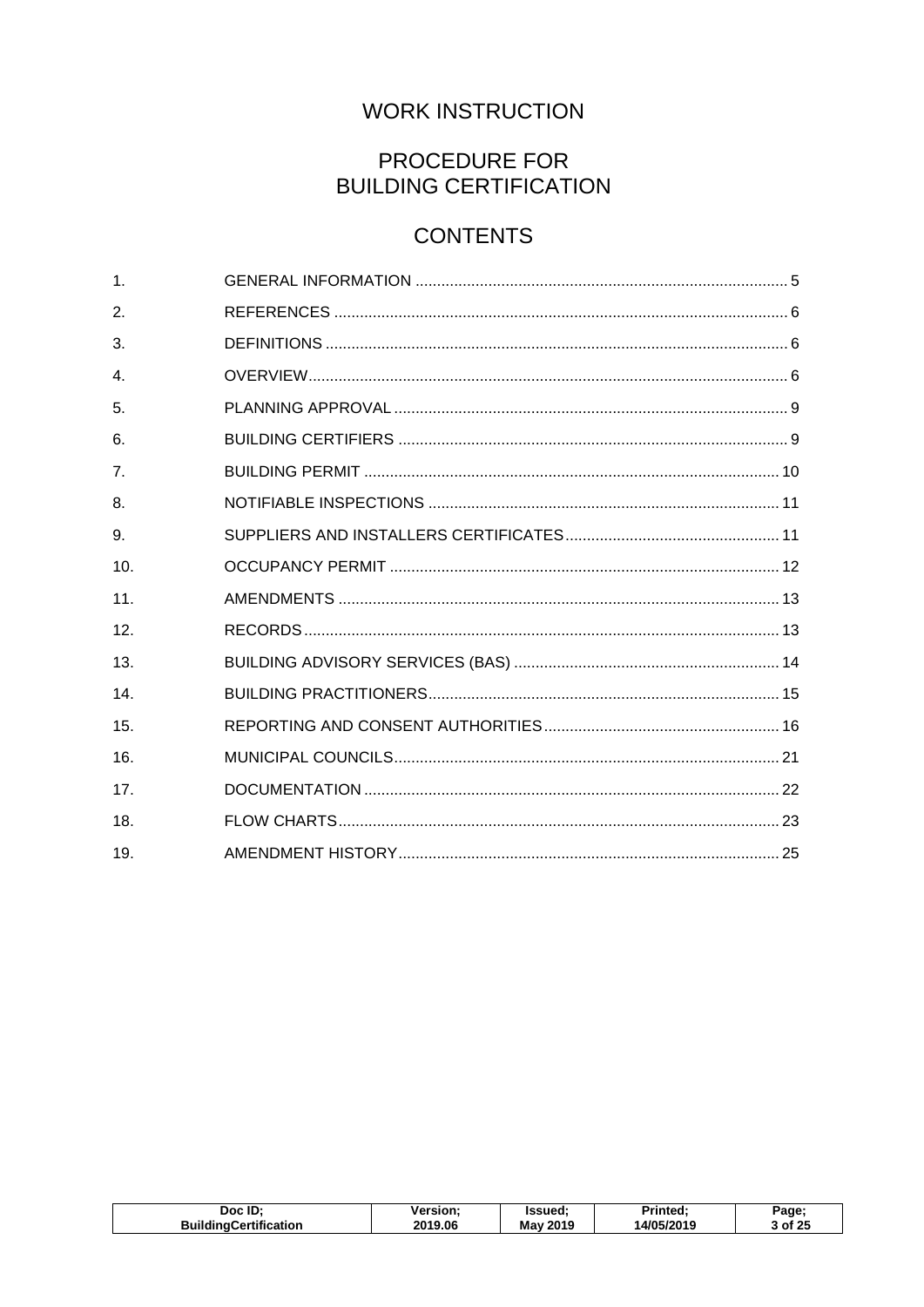This page intentionally left blank

| $\overline{D}$ oc ID          | <b>Version:</b> | lssued:     | Printed:                 | Page         |
|-------------------------------|-----------------|-------------|--------------------------|--------------|
| ertification.<br><br>Ruuldina | 2019.06         | May<br>2019 | 5/2019<br>1 <i>1</i> /05 | $+$ of $2^r$ |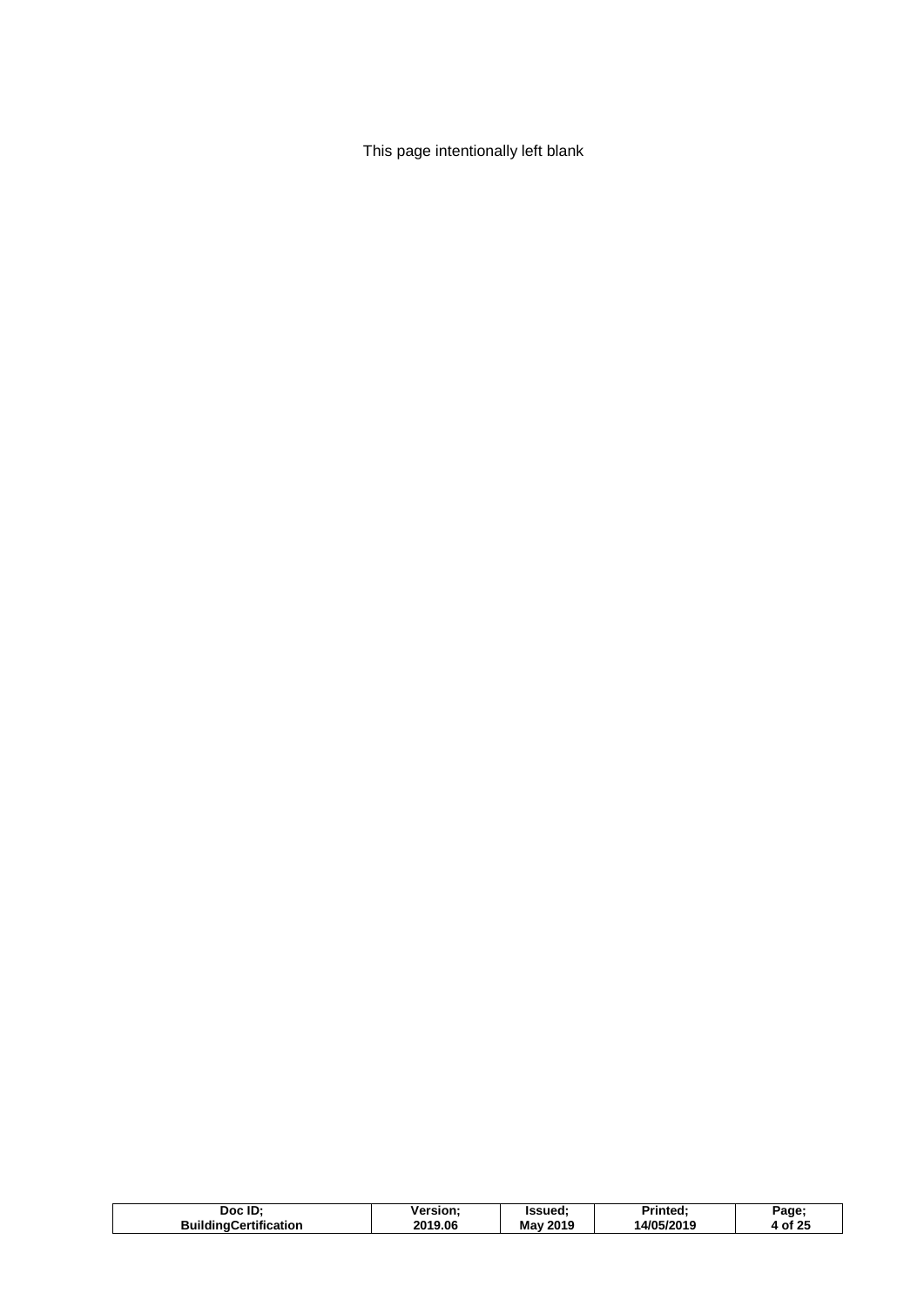### **WORK INSTRUCTION**

## **PROCEDURE FOR BUILDING CERTIFICATION**

#### <span id="page-4-0"></span>**1. GENERAL INFORMATION**

#### **1.1 Purpose**

The purpose of this Work Instruction is to ensure that building works carried out by the Department of Infrastructure, Planning and Logistics comply with the Northern Territory Building Act 1993, including the Building Regulations, the Building Code of Australia, applicable Australian Standards and other applicable requirements.

#### **1.2 Scope**

This Work Instruction applies to construction works as defined in the Building Code of Australia in respect to Class 1 to Class 10 buildings inclusive in all areas of the Northern Territory whether the work is in a declared building control area or outside a declared building control area.

This procedure applies to construction works and demolition works on Northern Territory Government (NTG) owned assets or assets which are privately owned and are leased or rented by the Northern Territory Government.

In this document a reference to the Superintendent applies equally to the Superintendent's Representative, a Project Director, a Senior Project Manager, a Project Manager, a Senior Project Officer or a Project Officer, if they have authority to act on behalf of the Superintendent in matters related to the contract.

While Building Certification for simple projects can be straight forward, the certification of major building projects can be quite complex and may require input from many sources. Project staff should consult with the Building Certifier in the early design stages of a project to ensure the smooth, timely delivery of the contract documents, including the Permits, and ultimately the completed project.

#### **NTG Owned Property**

In respect to NTG owned property a Request for Service (RFS) which outlines the scope of the proposed works will serve as an authorisation for the Superintendent to act on behalf of the NTG and the client Department in respect to procuring the works. This includes authorisation to sign applications for Permits required for the works.

#### **Privately Owned Property**

In respect to privately owned property which is rented or leased by the Northern Territory Government, the Superintendent must obtain consent in writing from the building owner to carry out the proposed works before applying for a Building Permit. The owner should appoint the Superintendent as its agent in respect to the proposed works.

#### **Construction Work**

All construction work requires a Building Permit or, if the project is outside a Declared Building Control Area, a Letter of Compliance.

#### **Demolition Work**

Demolition work requires a Building Permit and a Demolition Permit. A Building Permit for demolition work can also include new building works which are associated with the demolition works.

| Doc ID:            | /ersion: | Issued      | Printed | Page                |
|--------------------|----------|-------------|---------|---------------------|
| :ertification<br>. | 2019.06  | May<br>2019 | 15/2019 | . of 2 <sup>r</sup> |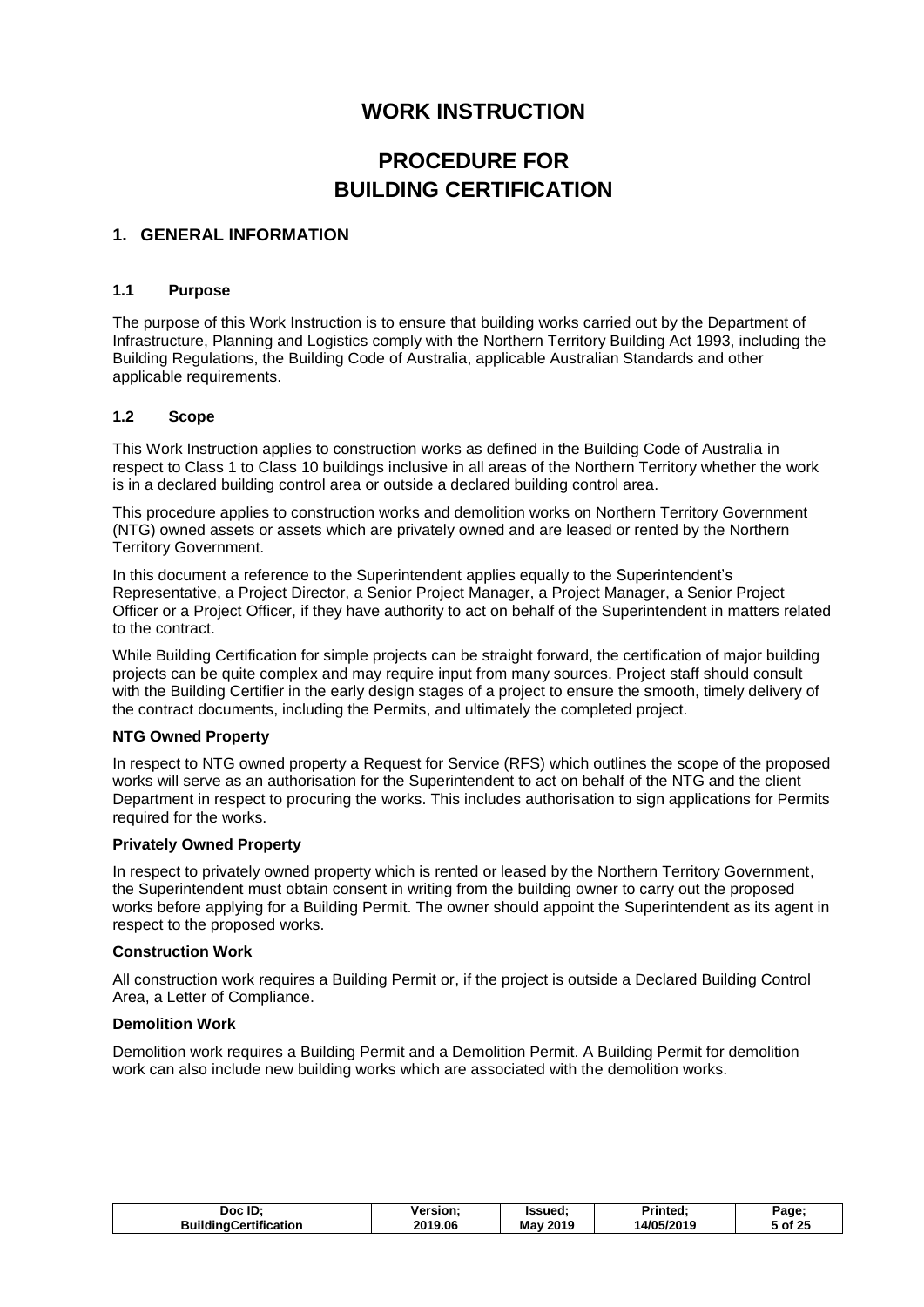#### <span id="page-5-0"></span>**2. REFERENCES**

The documents used for the development of this Procedure for Building Certification include the following:

The Northern Territory Building Act 1993 – As Amended

The Northern Territory Building Regulations 1993 – As Amended

The Building Code of Australia – As Amended

Australian Standards applicable to the works – As Amended

Director of Building Control requirements (refer to Building Advisory Services) Information available via [https://nt.gov.au/property/building-and-development/building-certification-industry](https://nt.gov.au/property/building-and-development/building-certification-industry-forms-and-resources)[forms-and-resources](https://nt.gov.au/property/building-and-development/building-certification-industry-forms-and-resources) )

Other applicable requirements

#### <span id="page-5-1"></span>**3. DEFINITIONS**

The definitions are those referred to in Part One, Section 4 of the Building Act 1993.

It is important to understand what is meant by "building work".

The Act has the following definitions:

*building* includes a structure and a part of a building or structure.

*building work* means work for or in connection with the construction, demolition or removal of: (a) a building; or

(b) plumbing or drainage services, whether or not connected to a building, other than plumbing or drainage services vested in the Power and Water Corporation established by the *Power and Water Corporation Act 1987*.

#### <span id="page-5-2"></span>**4. OVERVIEW**

#### **4.1 Briefing**

Project Managers will include in their brief to Project Officers or Consultants the requirement for building certification.

A 'Building Approval' clause in the Preliminaries Section of both MWS and NPWCNT contracts instructs the Contractor of their obligations with respect to the building approval process.

This clause is offered as an option in the Tender Documents Online system (TDO) and may be omitted for projects not requiring a Building Permit.

Building works outside Declared Building Control Areas are to treated as if they were inside Declared Building Control Areas. For projects located outside Declared Building Control Areas the Building Certifier is to issue Letters of Compliance in lieu of Permits. For projects located outside Declared Building Control Areas the Building Certifier is to pass these Letters of Compliance to the Project Manager/Officer.

Additionally, amended clauses are available as options if the project is Design and Construct/ Document and Construct or if the Contractor is to obtain the Building Permit.

For Design and Construct or Document and Construct projects, include sufficient briefing instructions so that the contract documents clearly indicate that the Contractor is responsible for and must pay for: the Building Permit; the Notifiable Inspections; the Occupancy Permit; and all other relevant requirements.

#### **4.2 Project Managers**

Project Managers have the responsibility to ensure that the requirements of Building Certification are met. In the design phase the Design Project Manager must fulfil this role and during the construction phase the Superintendent's Representative must ensure that the completed project is issued with an Occupancy Permit.

| Doc ID:                      | <b>Version:</b><br>____ | Issued      | Printed:<br>.                              | Page; |
|------------------------------|-------------------------|-------------|--------------------------------------------|-------|
| .<br>.<br>↑↑™ification<br>шĿ | 2019.06                 | May<br>2019 | InA <sub>A</sub><br>5/2019<br>$\mathbf{a}$ | of 25 |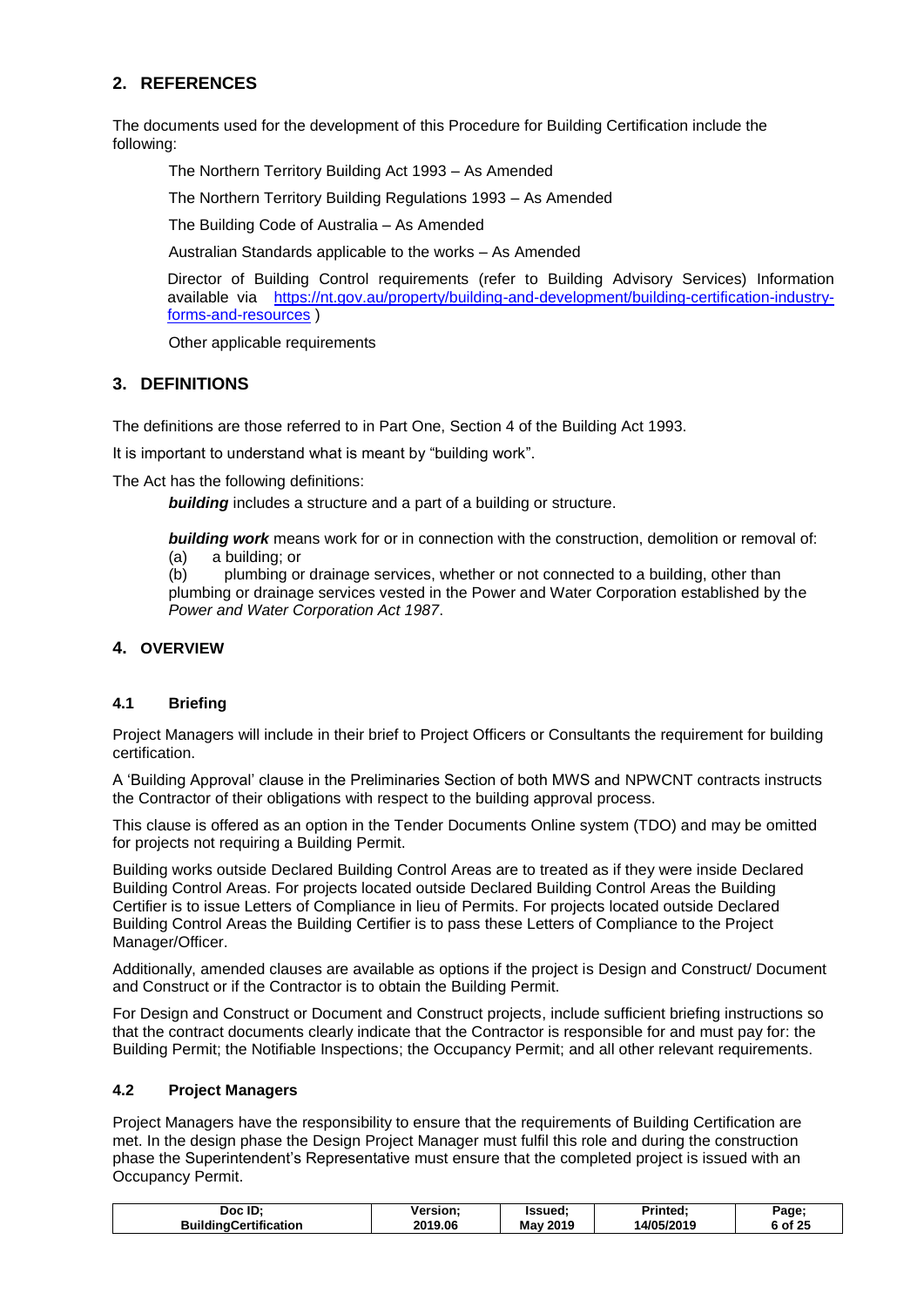Design Project Managers should advise the Building Certifier of the project at an early stage of the design work. The Building Certifier will provide guidance to facilitate the Building Permit requirements.

For projects located outside Designated Building Control Areas the Building Certifier is to issue Letters of Compliance in lieu of Permits. For projects located outside Designated Building Control Areas the Building Certifier is to pass these Letters of Compliance to the Project Manager.

All building projects, whether demolition, new work, extensions or renovations must be presented to the Building Certifier for advice. The Building Certifier should be required to advise the Project Manager in writing about the requirements for a Building Permit. If the work does not require a Building Permit place the Building Certifier's confirmation of this on the project file.

The Superintendent's Representative should advise the Building Certifier of the Contractor's name and contact numbers when the contract has been awarded and should also advise the Contractor of the name and contact numbers of the Building Certifier.

The Building Certifier will facilitate the issue of an Occupancy Permit, however it is the Project Manager's role to ensure the required information is provided to the Building Certifier in adequate time to complete the certification process.

The Project Manager must also forward copies of permits, certificates, associated drawings, and other associated documents, to Technical Records, or ensure that the Building Certifier does this.

The documents for Technical Records can be sent to:

email ... [technicalrecords@nt.gov.au](mailto:technicalrecords@nt.gov.au)

Consultant File Transfer … [http://ftp-doi.nt.gov.au](http://ftp-doi.nt.gov.au/)

NTG Staff File Transfer … [\\prod.main.ntgov\ntg\DCI\DEN\planroom](file://///prod.main.ntgov/ntg/DCI/DEN/planroom)

For accepted drawing formats refer to NTG Technical Drawings Part 1 – Requirements for Technical Records Management accessible via [https://dipl.nt.gov.au/infrastructure/technical-standards-guidelines](https://dipl.nt.gov.au/infrastructure/technical-standards-guidelines-and-specifications/technical-records)[and-specifications/technical-records](https://dipl.nt.gov.au/infrastructure/technical-standards-guidelines-and-specifications/technical-records) .

#### **4.3 Design Work**

Design the work in accordance with the NT Building Act, the Building Regulations and the Building Code of Australia, as amended.

Design the building in accordance with the Deemed-To-Satisfy Provisions of the Building Code of Australia. Do not design the building using Alternative Solutions to satisfy the Performance Requirements of the Building Code of Australia unless express permission has been granted in writing from the Executive Director Building Services, through the Superintendent's Representative, for the particular project.

Obtain approvals, permits and/or reports from the Reporting and Consent Authorities applicable to the particular project. A list of the Reporting and Consent Authorities is given in Clause15 of this Work Instruction.

Section 51 of the Building Act provides guidance where the project design is in an advanced stage and changes to the Building Regulations occur.

Drawings submitted to the Building Certifier for approval and the issue of a Building Permit must show sufficient detail for the Certifier to be satisfied that the work will comply with the Building Code of Australia.

A list of the drawings required in the application for a Building Permit is shown in the Building Regulations Part 2A, Section 6.

Specifications are to be submitted to the Building Certifier, together with the project drawings, for assessment for issue of a Building Permit, for all projects.

#### **Access for People with Disabilities**

Pay careful attention to the design for access and mobility, relating particularly to access for people with disabilities, which is set out in the Building Code of Australia and AS 1428.

#### **Heritage**

Any work on heritage buildings or sites must be approved by the Minister, through the Heritage Branch of the Department of Tourism and Culture (DTC). Refer to the list of Reporting and Consent Authorities in Clause 15 of this Work Instruction.

| Doc ID:                         | Version. | issued <sup>.</sup> | Printed:   | יage; |
|---------------------------------|----------|---------------------|------------|-------|
| <sup>™</sup> ∩ortification<br>. | 2019.06  | May<br>2019         | 14/05/2019 | of 25 |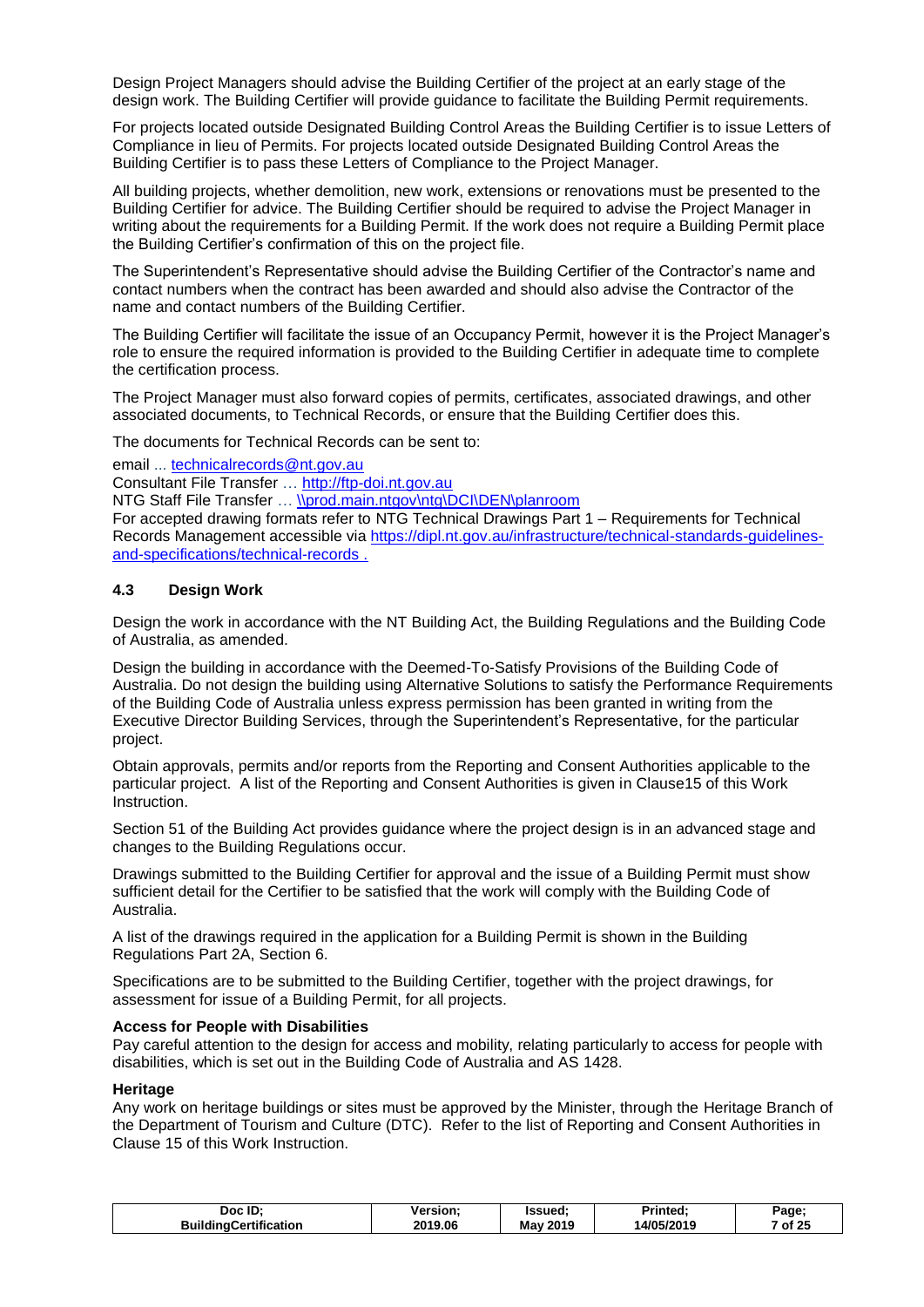A list of heritage buildings and sites is available via the NT Government Intranet site. <https://nt.gov.au/property/land/heritage-register-search-for-places-or-objects> ..

To apply for a permit to work on or in a heritage listed building or site see information at <https://nt.gov.au/property/building-and-development/heritage-properties-building-works-and-development>

#### **Sites of significance to indigenous people**

Ensure Aboriginal Areas Protection Authority (AAPA) clearances are obtained or not required for the site of the works. DIPL's Environment Management team provide advice and assistance for AAPA clearances.

#### **4.4 Development Approval**

Obtain approval for the project from the Development Consent Authority. Where the proposed building is for a Permitted Use, obtain a Compliance Check.

#### **4.5 Native Vegetation Clearing Approval**

If the project requires the clearing of vegetation a Permit may be required.

Section 53 of the *Planning Act* allows for the consent authority to either approve, alter and approve or refuse an application for the clearing of native vegetation.

More information is available via [https://nt.gov.au/property/land-clearing/freehold-native-vegetation](https://nt.gov.au/property/land-clearing/freehold-native-vegetation-development-permits)[development-permits](https://nt.gov.au/property/land-clearing/freehold-native-vegetation-development-permits) and from the DIPL Environment Management section.

#### **4.6 Building Permit**

Before commencing building work obtain, from a Building Certifier, a Building Permit. This may require design certificates from other Building Practitioners and approvals from Reporting and Consent Authorities.

In some cases this requirement may be devolved to the Contractor.

The Project Manager must also forward copies of permits, certificates, associated drawings, and other associated documents, to Technical Records, or ensure that the Building Certifier does this.

#### **4.7 Inspections**

Ensure that the Notifiable Inspections as set out on the Building Permit are undertaken and records are forwarded to the relevant authorities with electronic copies kept on file in HPRM / Knowledge Store.

#### **4.8 Occupancy Permit**

The Contractor is to ensure the prerequisites are carried out so that an Occupancy Permit can be issued.

These include, but are not limited to:

- Completion of the Builders Section 69 Declaration and forwarding that to the Building Certifier,
- Final inspections and issuing of certificates by Installers, other Building Practitioners and from the Reporting and Consent Authorities and forwarding those certificates to the Building Certifier, and
- Receiving an Occupancy Permit from the Building Certifier and forwarding it to the Superintendent and to Technical Records.

In some case these requirements may be devolved to the Superintendent.

#### **4.9 Records**

Maintain records of all Building Certification documentation on the particular project file in HPRM / Knowledge Store. The Building Certifier will forward copies of the Building Permit and Occupancy Permit, or equivalent Letters of Compliance for projects outside Designated Building Control Areas, to the Department of Infrastructure, Planning and Logistics, Building Advisory Services Branch, Land Asset Information System, for public record.

| Doc ID:<br>----                      | <b>Version</b><br>____ | issued <sup>.</sup> | Printed    | Page    |
|--------------------------------------|------------------------|---------------------|------------|---------|
| .<br>.<br>↑↑- <del>+</del> ification | 2019.06                | May<br>2019         | 14/05/2019 | o of ?" |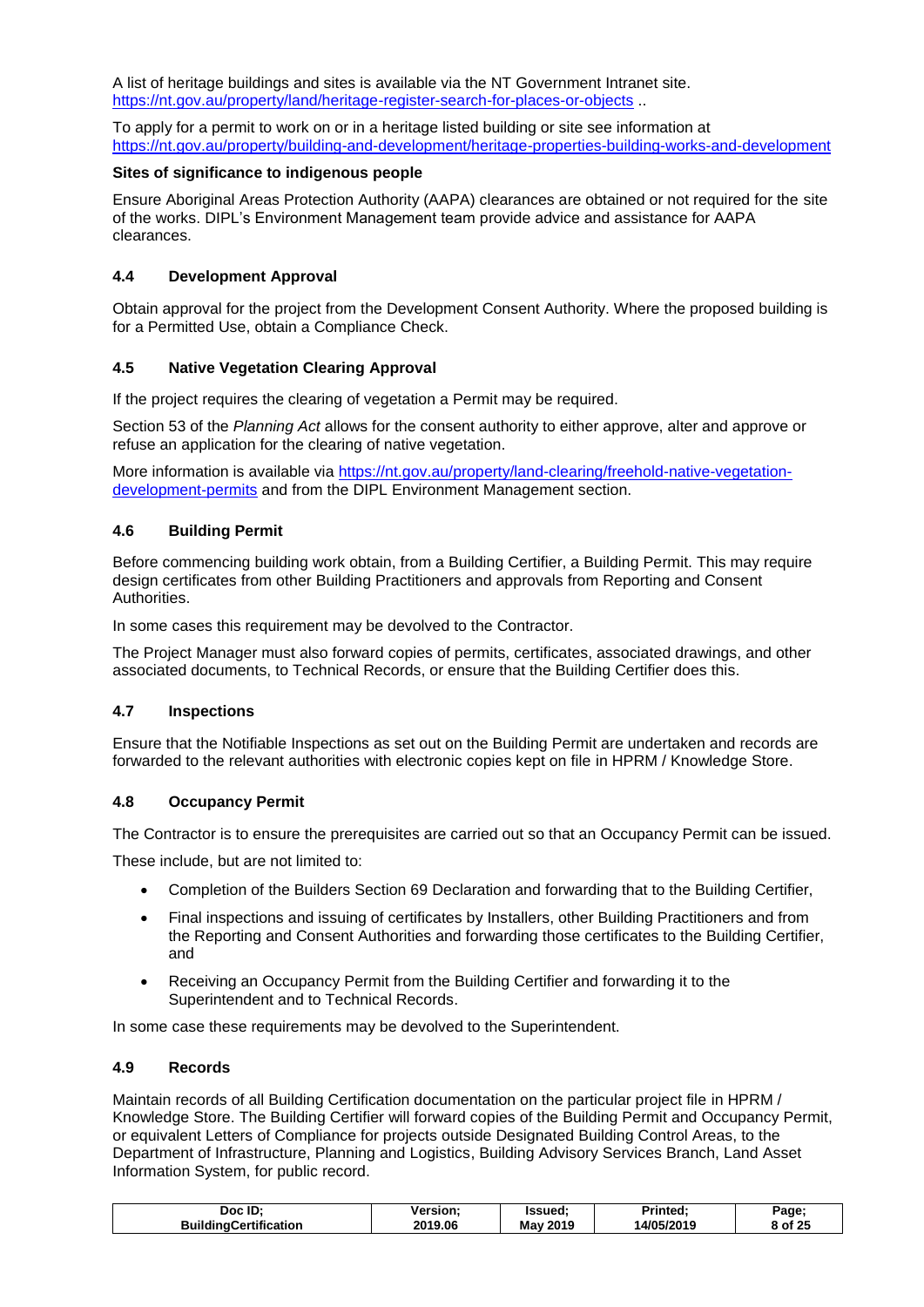The Building Certifier is also to forward electronic copies of the Building Permit and Occupancy Permit (or equivalent Letters of Compliance for projects outside Designated Building Control Areas) to the Superintendent.

Copies are also to be sent to Technical Records.

The Project Manager is to file these on the Project File in HPRM / Knowledge Store.

Ensure project information (project number, asset number, project location including Lot Number and street address, RFT number) is provided with these documents so that Technical Records can file them in the correct location in the archive.

#### <span id="page-8-0"></span>**5. PLANNING APPROVAL**

Approval from the Northern Territory Development Consent Authority is a prerequisite for the issue of a Building Permit. Not all works require Planning Permits. Some works are permitted under the Planning Scheme. The Building Certifier will provide advice on whether a Planning Permit is required or not.

Determine if Water and Sewerage System Extension Policy (WASSEP) and Power Networks Capital Contributions Policy (PNCCP) levies, fees or charges are payable.

The Contractor is required to pay WASSEP and PNCCP levies, fees and charges.

Ensure the Contractor is aware of this requirement.

Where a building function is a "Permitted Use" obtain a compliance check from the Building Certifier or the Development Consent Authority at sketch plan stage.

A compliance check may be carried out by the Building Certifier or by a Town Planner without the requirement of having to be submitted to a Development Consent Authority meeting.

Where a "Consent Use" or "Undefined Use" is proposed, or particular waivers sought, an application for Development Consent must be made.

Obtain a current application form from the Development Consent Authority. Ensure it is completed and lodged and the fees paid.

A Planning Approval application may need to be supported by additional documentation in addition to some of the design documentation.

Some forms are available online via [https://nt.gov.au/property/building-and-development/development](https://nt.gov.au/property/building-and-development/development-and-planning-fees-and-forms)[and-planning-fees-and-forms](https://nt.gov.au/property/building-and-development/development-and-planning-fees-and-forms) .

Information is available online via [https://nt.gov.au/property/building-and-development/development-one](https://nt.gov.au/property/building-and-development/development-one-stop-shop-applications-and-processes/introduction)[stop-shop-applications-and-processes/introduction](https://nt.gov.au/property/building-and-development/development-one-stop-shop-applications-and-processes/introduction) .

The Development Consent Authority (DCA) meets regularly and applications have a closing date several weeks prior to the meeting.

The web site<https://nt.gov.au/property/building-and-development/development-consent-authority> has links to lists of DCA meeting dates for various locations in the NT.

Official notification may take up to 14 days after the meeting, however, information on the decision can be obtained by telephone from the Development Consent Authority the day following the meeting.

A list of the application closing dates and meeting dates is available from the Development Consent Authority Internet site or in hardcopy from the front counter of the Authority office.

#### <span id="page-8-1"></span>**6. BUILDING CERTIFIERS**

#### **Engagement of Certifiers**

Building Certifiers, registered in accordance with the NT Building Act and Regulations, are to be engaged for all projects in all regions of the Northern Territory whether the project documents are being prepared in house or by Consultants.

If a Building Permit is obtained by the Superintendent the Building Certifier will be selected by the Superintendent.

| Doc ID:                      | <b>Version:</b> | <b>Issued:</b>  | Printed:   | Page; |
|------------------------------|-----------------|-----------------|------------|-------|
| <b>BuildingCertification</b> | 2019.06         | <b>May 2019</b> | 14/05/2019 | of 25 |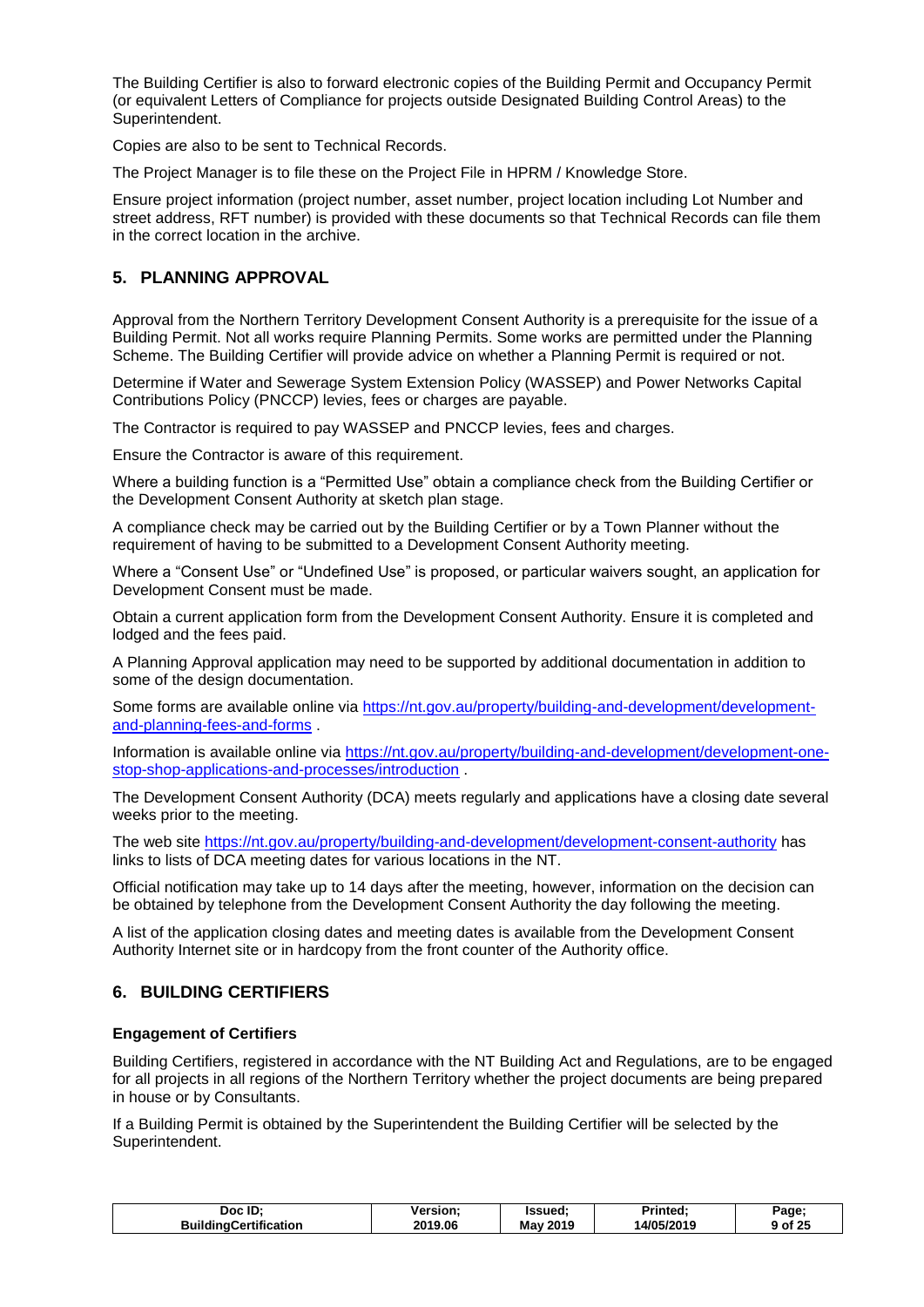If the Contractor is required to engage the Building Certifier the Contractor must select a Building Certifier registered in the NT.

For Design and Construct projects and Document and Construct projects the Contractor is to engage a Building Certifier to issue a Building Permit and the final Occupancy Permit as part of the contract.

#### **Projects Inside Declared Building Control Areas**

For projects located inside Declared Building Control Areas the Building Certifier is to issue Permits. The Building Certifier is to provide these Permits to the entity which engaged their services (ie the Superintendent or the Contractor). If the Contractor receives the Permits, the Contractor is to provide electronic copies of them to the Superintendent and to Technical Records.

Electronic versions of these Permits are to be saved in the project folder in HPRM and forwarded to Technical Records.

Ensure project information (project number, asset number, project location including Lot Number and street address, RFT number) is provided with the Permits so that Technical Records staff can file them in the correct location in the archive.

#### **Projects Outside Declared Building Control Areas**

For projects located outside Declared Building Control Areas the Building Certifier is to issue Letters of Compliance in lieu of Permits. The Building Certifier is to provide these Letters of Compliance to the Superintendent and to Technical Records.

Electronic versions of these Letters of Compliance are to be saved in the project folder in HPRM and forwarded to Technical Records.

Ensure project information (project number, asset number, project location including Lot Number and street address, RFT number) is provided with the Letters of Compliance so that Technical Records staff can file them in the correct location in the archive.

#### **Water, Sewer and Electricity System Fees**

The Contractor is required to pay Water Sewer System Extension Policy (WASSEP) and Power Networks Capital Contributions Policy (PNCCP) levies, fees and charges.

#### <span id="page-9-0"></span>**7. BUILDING PERMIT**

To enable a Building Permit to be issued the Project Manager should deliver to the Building Certifier the following items:

- Document Transmittal Form
- Application for Permit to Build
- Project Drawings, and Specification if required 3 sets
- Reports from the Reporting and Consent Authorities as applicable
- Section 40 Certificates of Compliance
	- **Structural**
	- Plumbing/hydraulic
	- **Electrical**
	- Mechanical
- The consent of the Minister for Heritage Works.
- Estimates for construction building, plumbing, electrical, mechanical, civil.

A Reporting Authority should respond to a request for a report within 10 working days and following this, the Building Certifier, providing all the required information is supplied, should respond within 20 working days. Working days are days not including Saturdays, Sundays and Public Holidays.

The Building Certifier will provide a list of all of the items required to be provided for a particular project to enable a Building Permit to be issued. The Building Regulations require that Building Certifiers process applications within 20 working days after receiving the required information.

| Doc ID:<br>----       | ersion:<br>- - - - - - - | <b>SSUP</b> | Printed.<br>. | Paɑe               |
|-----------------------|--------------------------|-------------|---------------|--------------------|
| $-1$<br>fication<br>ш | 2019.06                  | May<br>2019 | ו חו          | $J$ of $2^r$<br>10 |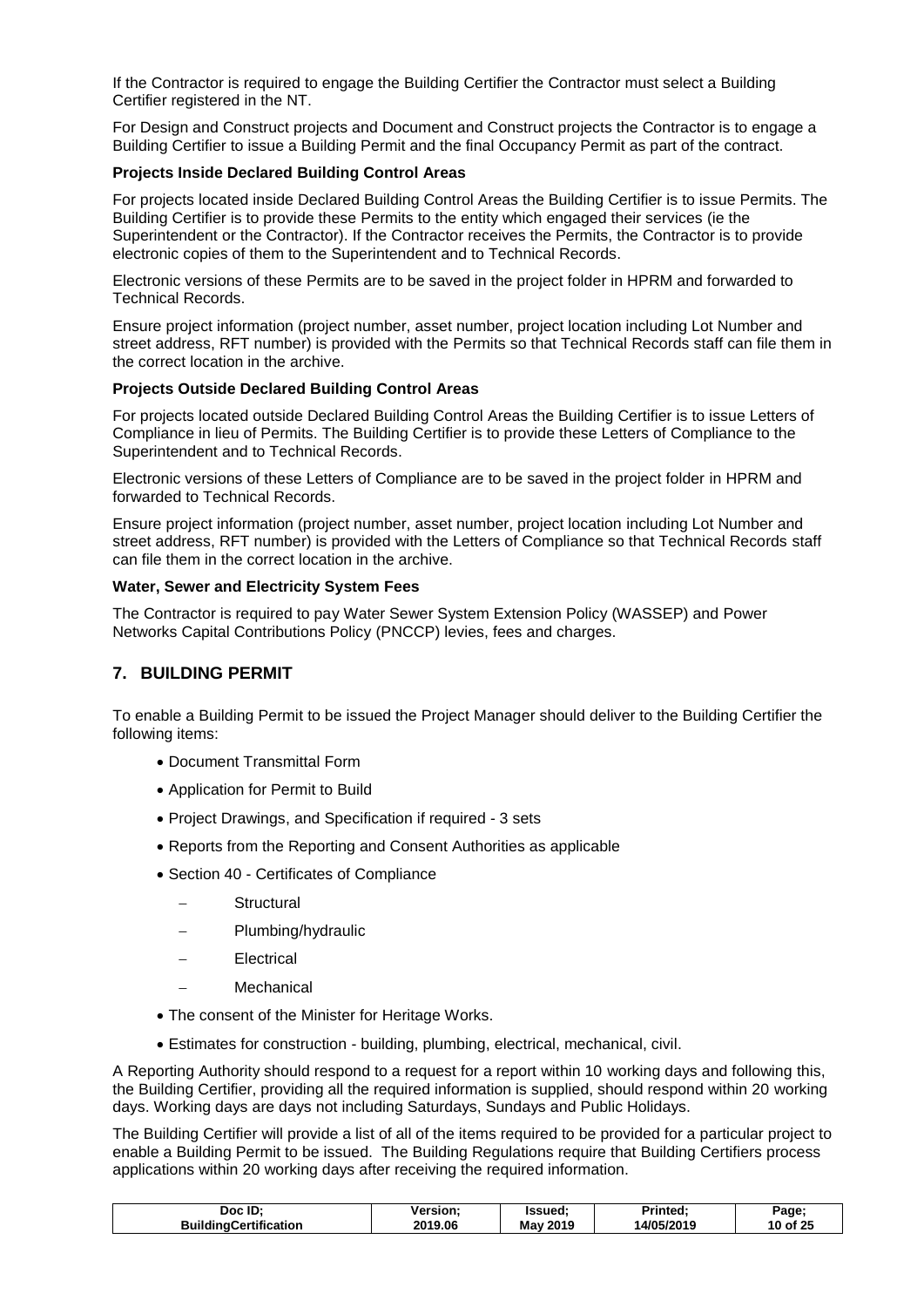When all requirements have been met a Building Permit will be issued. The drawings will be stamped "Approved" by the Building Certifier.

One set of Approved drawings will be issued along with the Building Permit to the Project Manager, one set kept on the Building Certifier's file and one set forwarded to the Building Advisory Services Branch - Land Asset Information System (LAIS), Department of Infrastructure, Planning and Logistics, for public record. An electronic set is to be forwarded to Technical Records.

The Building Permit will list the approved drawings that form part of the Building Permit.

Building Works must not commence prior to the Building Permit being issued.

#### **7.1 Building Permit - Design And Construct**

For Design and Construct or Document and Construct projects the Contractor is required to provide a Building Permit, details of the results of the Notifiable Inspections and the final Occupancy Permit from a Building Certifier and pay all fees as part of the contract.

#### **7.2 Building Permit - Design And Construct Off Site**

A special clause is available to cater for transportable type buildings that are fabricated off site in the constructor's yard and then transported to the site for assembly and completion. This is a two stage approval process with Stage 1 being for Approval to Construct – In Constructor's Yard and Stage 2 being for the relocation of the building to its intended final site and the completion of the building on that site.

Stage 1 requires that a Constructor's Compliance Plate, carrying critical design information, is permanently fixed to the building so that it can be confirmed on completion of Stage 2 on site that the building is in fact designed for the structural requirements of that site.

A comprehensive clause is available in the TDO to cover all of the requirements for this special form of two stage building certification.

#### <span id="page-10-0"></span>**8. NOTIFIABLE INSPECTIONS**

Supply the Contractor with a copy of the list of Notifiable Inspections which is provided with the Building Permit.

The Contractor must give sufficient notice for the Notifiable Inspections to be made.

Inspections may be made by DIPL staff if authorised to do so by the responsible person. Details are recorded on the Inspection Record form, a copy of which is issued to the Contractor. The inspection affects the release of that particular Approval point. For convenience, books containing Inspection Record forms in triplicate are available from Office Services.

Where Notifiable Inspections are being carried out by DIPL staff the Certifying Engineer for the particular discipline (Structural or Mechanical) is required to complete a Section 40 - Construction Certificate to allow the Private Building Certifier to accept the Notifiable Inspection Reports from our in-house staff.

Alternatively, the Project Manager may opt to have the Building Certifier carry out the Notifiable Inspections. In such cases, ensure that this requirement is clearly specified in the brief to the Building Certifier.

The final inspection prior to the issue of the Occupancy Permit will always be carried out by the Building Certifier unless arrangements have made with the Building Certifier to have Department of Infrastructure, Planning and Logistics staff carry out the final inspection.

For Design and Construct or Document and Construct contracts, Notifiable Inspections are to be carried out by the Building Certifier.

#### <span id="page-10-1"></span>**9. SUPPLIERS AND INSTALLERS CERTIFICATES**

Certificates from suppliers and installers of critical elements in the building are required and these state that the particular item supplied or installed complies with the BCA and relevant Australian Standards.

Certificates are required for the following elements:

| Doc ID:                      | <b>Version:</b> | lssued:         | Printed   | Page;       |
|------------------------------|-----------------|-----------------|-----------|-------------|
| <b>BuildingCertification</b> | 2019.06         | <b>May 2019</b> | 4/05/2019 | of 25<br>44 |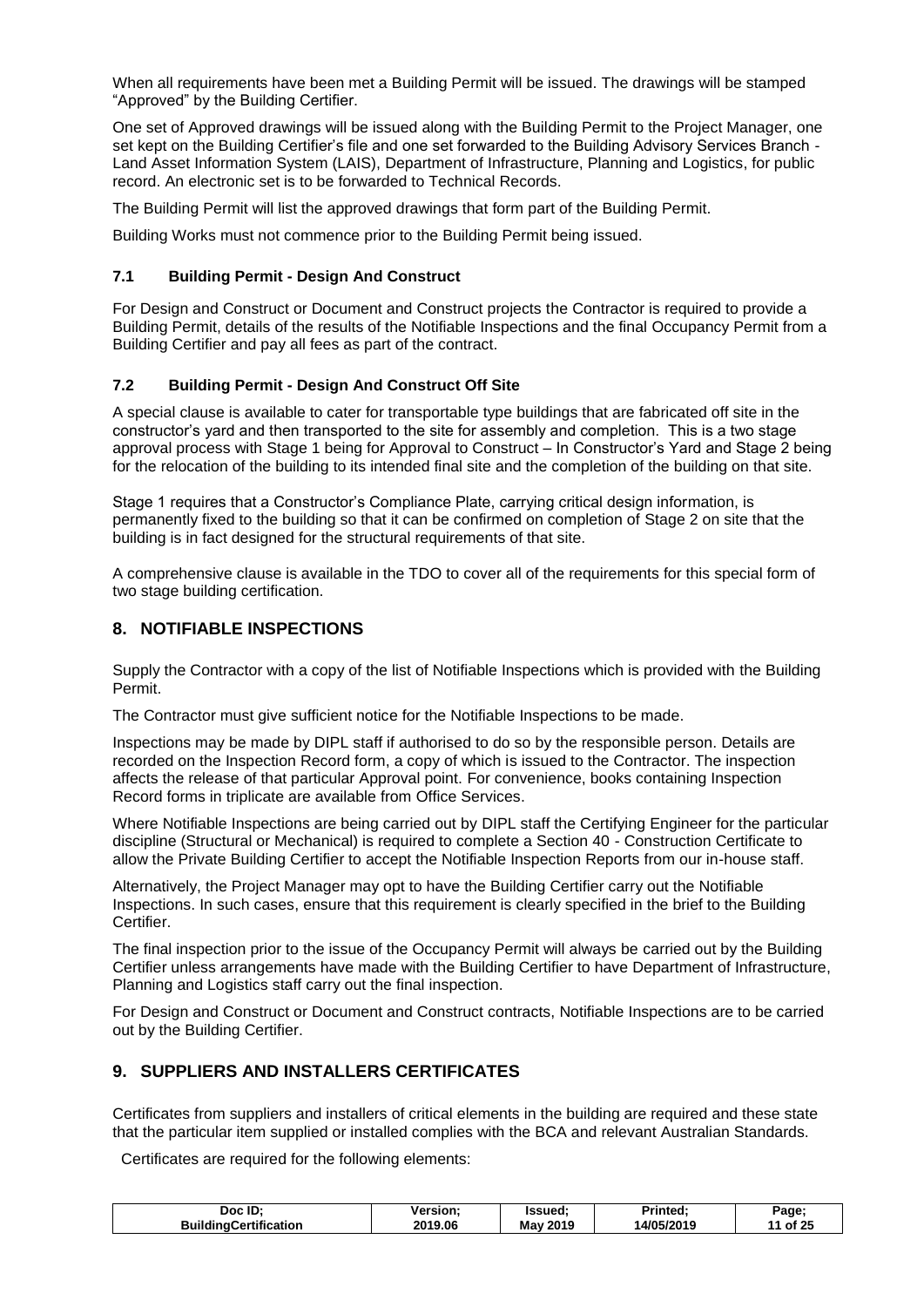- Termite Protection
- Fire Doors and Fire Stopping
- Fire Protection Systems
- Timber Roof Trusses
- Window Design Certificate
- Glazing Certificate
- Certificate for fixing of external door and window frames to structure (cyclonic regions)
- Gasfitting Certificate.
- Electrical Safety Certificate of Compliance
- Plumbing Certificate of Compliance
- Installation of waterproof membranes in wet areas
- External aluminium composite panel cladding
- Other Certificates as required

The Building Certifier is able to advise on the complete list of Certificates required for a particular project.

#### <span id="page-11-0"></span>**10. OCCUPANCY PERMIT**

At the completion of construction, the contractor is to collect the required information and pass it on to the Building Certifier who issued the Building Permit. It is recommended that the certificates and other required documents be collected and passed on at the completion of the applicable phase of work.

The requirements include:

- Document Transmittal Form
- Section 69 Declaration of Builder
- Copies of the results of the Notifiable Inspections
- Section 40 Certificates of Compliance
	- **Structural**
	- Mechanical
- Self Certifying Trades Certificate of Compliance
	- Electrical
	- Plumbing/hydraulic
- Window and Door Installation Certificate (where appropriate)(including fixing to structure in cyclonic areas)
- Certification of installation of waterproof membranes in wet areas
- Certificates from Suppliers and Installers
- Final Inspection Certificates from Reporting and Consent Authorities.

The Contractor must obtain the Section 40 - Certificates of Compliance, Suppliers' and installers' Certificates as appropriate, and the final inspection certificates from the relevant Reporting and Consent Authorities and hand them to the Building Certifier and request the issue of an Occupancy Permit.

The Contractor is to collect the Occupancy Permit and hand it to the Superintendent, and forward an electronic copy to Technical Records, as soon as possible after it is issued. The Contractor is also to provide as constructed drawings. The Superintendent can then issue a Certificate of Practical Completion if she/he is satisfied that the works are at Practical Completion.

| Doc ID:               | <b>Version</b> | lssued:     | Printed.   | Page,        |
|-----------------------|----------------|-------------|------------|--------------|
| media of artification | 2019.06        | May<br>2019 | 14/05/2019 | of 25<br>. . |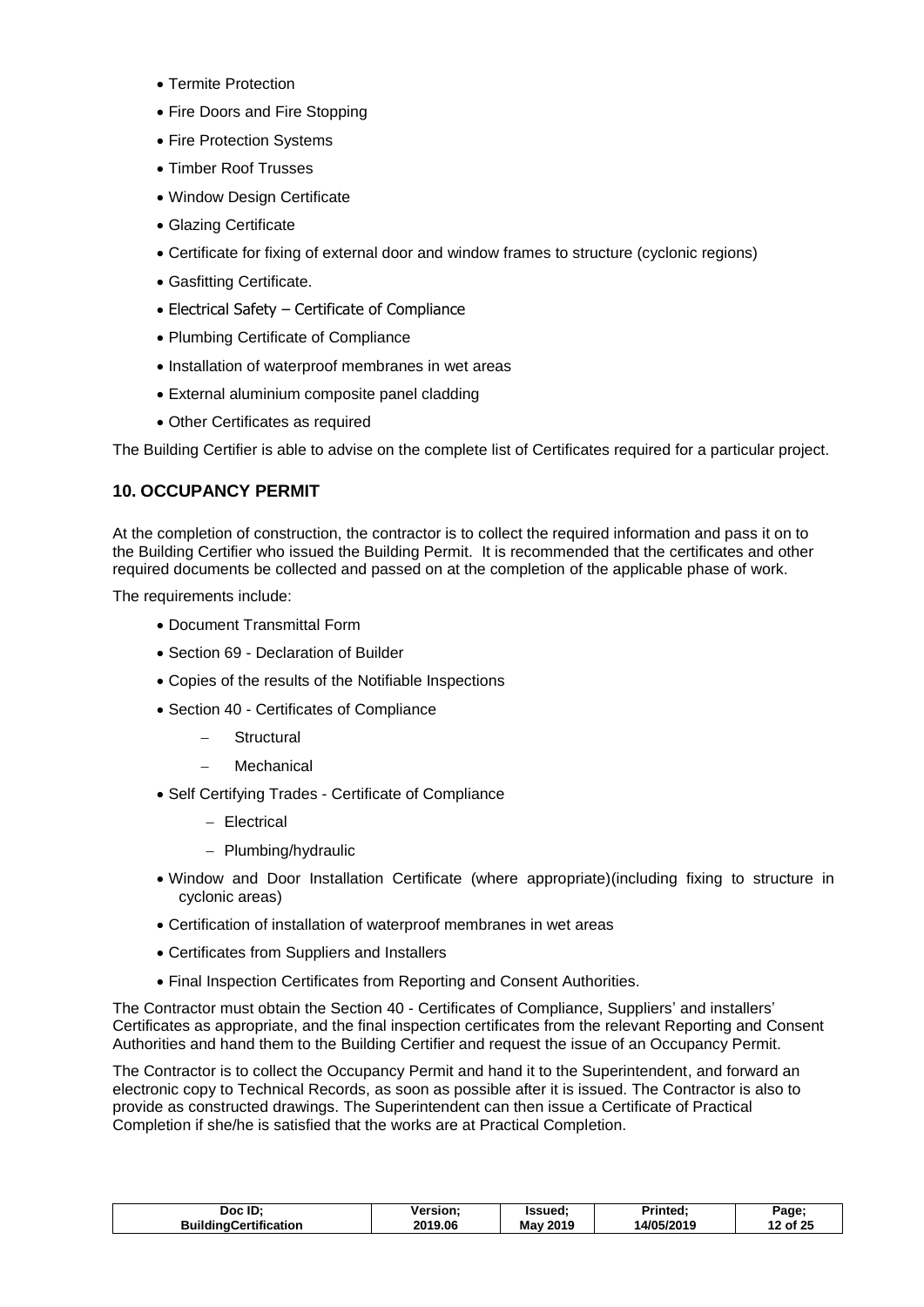#### **10.1 Handover**

Before Practical Completion will be granted the Contractor must provide the Superintendent, and Technical Records, with:

- Electronic copies of the as constructed drawings reflecting any change from the contract drawings, in CAD, and in PDF (and other approved formats but not hard copy),
- A list of plant and equipment installed as part of the project, including make and model information,
- Document(s) detailing the maintenance regime that will be undertaken by the Contractor during the defects liability period, including advice on timing of the maintenance activities and what equipment will be subject to the maintenance activities,
- Electronic copies of warranties covering the plant and equipment provided or installed or supplied, in the name of the Principal,
- Electronic copies of warranties covering the installation of the plant and equipment, in the name of the Principal,
- Electronic copies of manuals for plant and equipment provided or installed or supplied under the contract,

Provision of these docs will be required before the final payment can be processed, and, if required, final certificate issued,

At handover all services are to have been transferred in to the name of the Client or such other entity as advised by the Superintendent. These services include, but are not limited to, telephone and data services, power supply, water supply and sewerage service.

#### <span id="page-12-0"></span>**11. AMENDMENTS**

Amendments or alterations to the Works that are subject to the provisions of the BCA and/or the Building Act, must be documented and given to the Building Certifier for approval. Use the same application form, which has a box to tick for amendments.

Provide amended drawings or new drawings along with any reports from Reporting and Consent Authorities and Section 40 - Certificates of Compliance, where necessary.

Amendments must be submitted to the Building Certifier and an amended Building Permit issued prior to construction.

#### <span id="page-12-1"></span>**12. RECORDS**

Place all documentation relating to Building Certification in the particular project HPRM file and send electronic copies to Technical Records.

The primary search feature when requesting information relating to Building Certification on a particular building will be the project file number.

If the Planning Approvals and Building and Occupancy Permits are provided in hard copy they must be scanned, dealt with as stated above, and then stored in the hard copy project file.

Place the "Approved" set of drawings on the project file or where the volume of drawings precludes this, store them as instructed by the Superintendent. Send electronic copies to Technical Records.

Copies of the Building Certification documents, including the drawings, will be forwarded by the Building Certifier to the Department of Infrastructure, Planning and Logistics, Building Advisory Services, for public record on the Land Asset Information System (LAIS).

For projects located outside Designated Building Control Areas the Building Certifier is to issue Letters of Compliance in lieu of Permits. For projects located outside Designated Building Control Areas the Building Certifier is to pass these Letters of Compliance to the Project Manager, who is to file them on the project file in HPRM and forward them in electronic format to Technical Records.

| Doc ID∶                               | <b>Version:</b> | lssued:     | Printed:   | Page;   |
|---------------------------------------|-----------------|-------------|------------|---------|
| <b>Certification</b><br>.<br>Ruildina | 2019.06         | May<br>2019 | 14/05/2019 | . of 25 |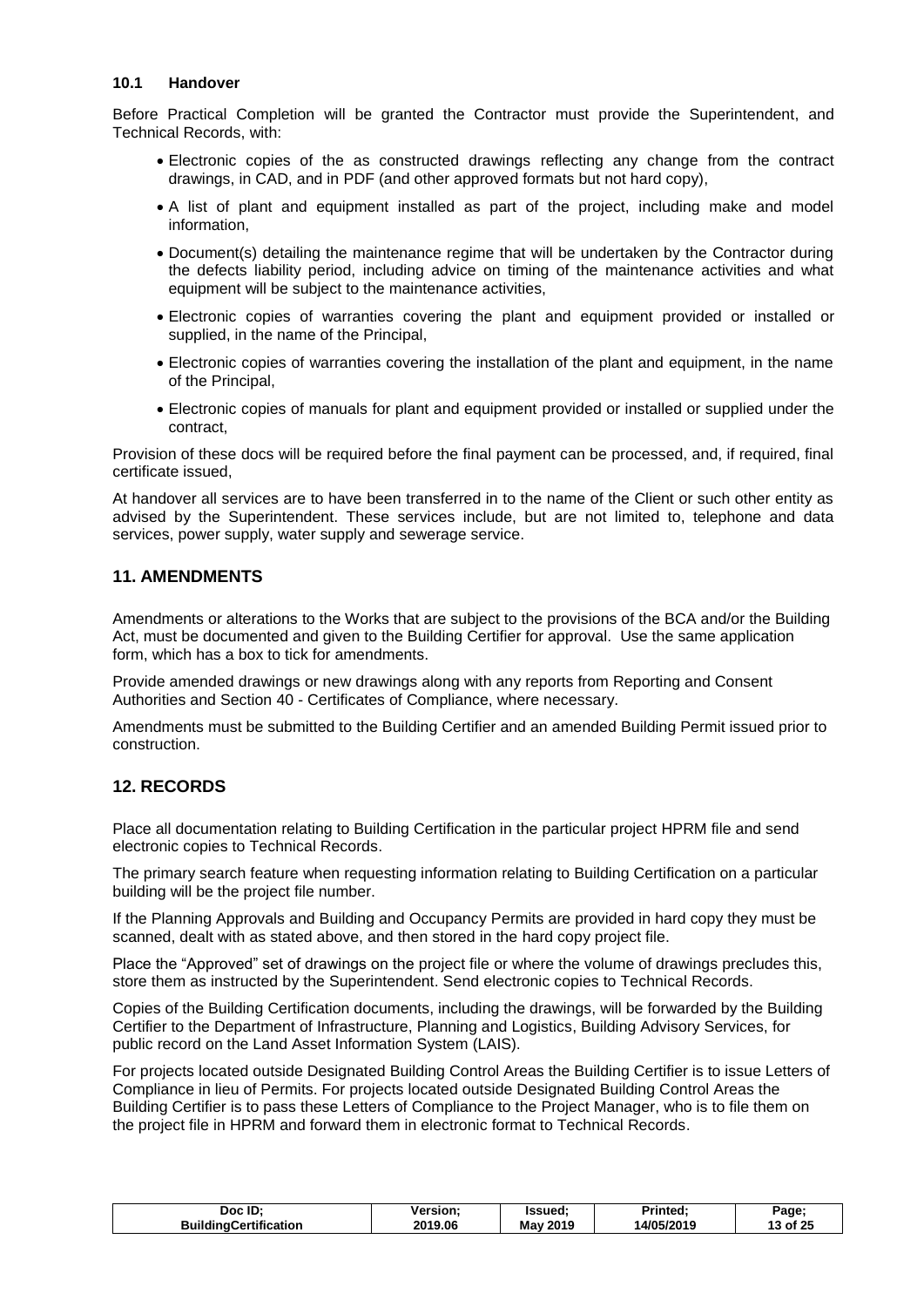#### <span id="page-13-0"></span>**13. BUILDING ADVISORY SERVICES (BAS)**

For further advice on the building certification process contact Building Advisory Services, Department of Infrastructure, Planning and Logistics. A dedicated contact telephone number for certification issues is 1300 301 059. More contact information is available via [https://nt.gov.au/property/building-and](https://nt.gov.au/property/building-and-development/contact-building-advisory-services)[development/contact-building-advisory-services](https://nt.gov.au/property/building-and-development/contact-building-advisory-services) .

BAS also publishes Building Notes on specific Northern Territory building issues. See a list of Building Notes at<https://nt.gov.au/property/building-and-development/building-notes> .

| Doc ID:                      | Version | Issued        | Printed:   | Page;    |
|------------------------------|---------|---------------|------------|----------|
| <b>BuildingCertification</b> | 2019.06 | Mav<br>v 2019 | 14/05/2019 | 14 of 25 |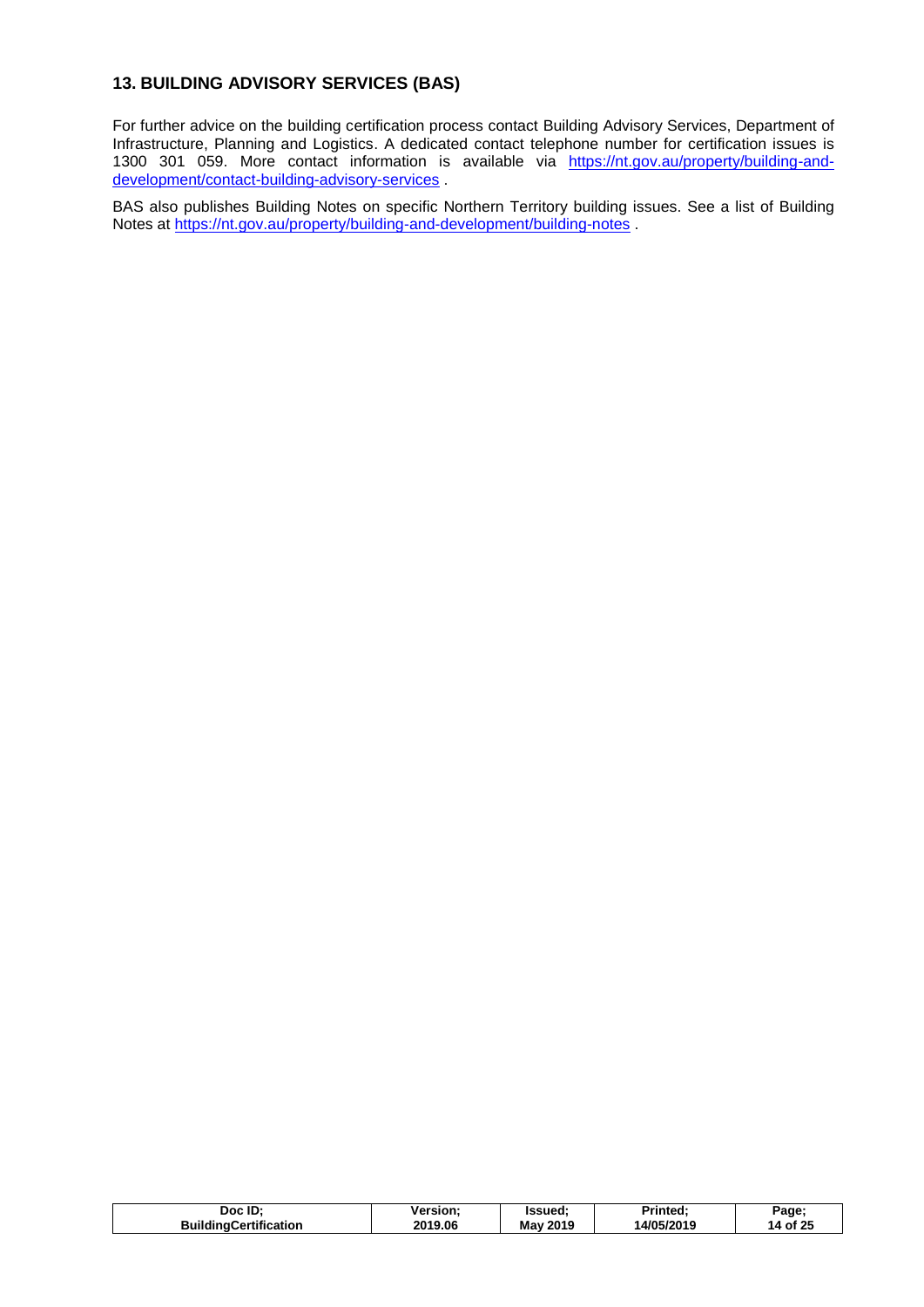#### <span id="page-14-0"></span>**14. BUILDING PRACTITIONERS**

The registered Building Practitioners within the Department of Infrastructure, Planning and Logistics are:

CERTIFYING STRUCTURAL ENGINEERS Jorge Mu Telephone 8999 3419 4th Floor Highway House CERTIFYING MECHANICAL ENGINEERS David Chin **David Chin** Telephone 8999 4882 1st Floor Highway House

| Doc ID: | <b>Version</b><br>____ | issued. | Drintod<br>.     | Page    |
|---------|------------------------|---------|------------------|---------|
|         | 2019.06                | May     | 5/2019           | of $2F$ |
| ication |                        | 2019    | 110 <sup>r</sup> | w       |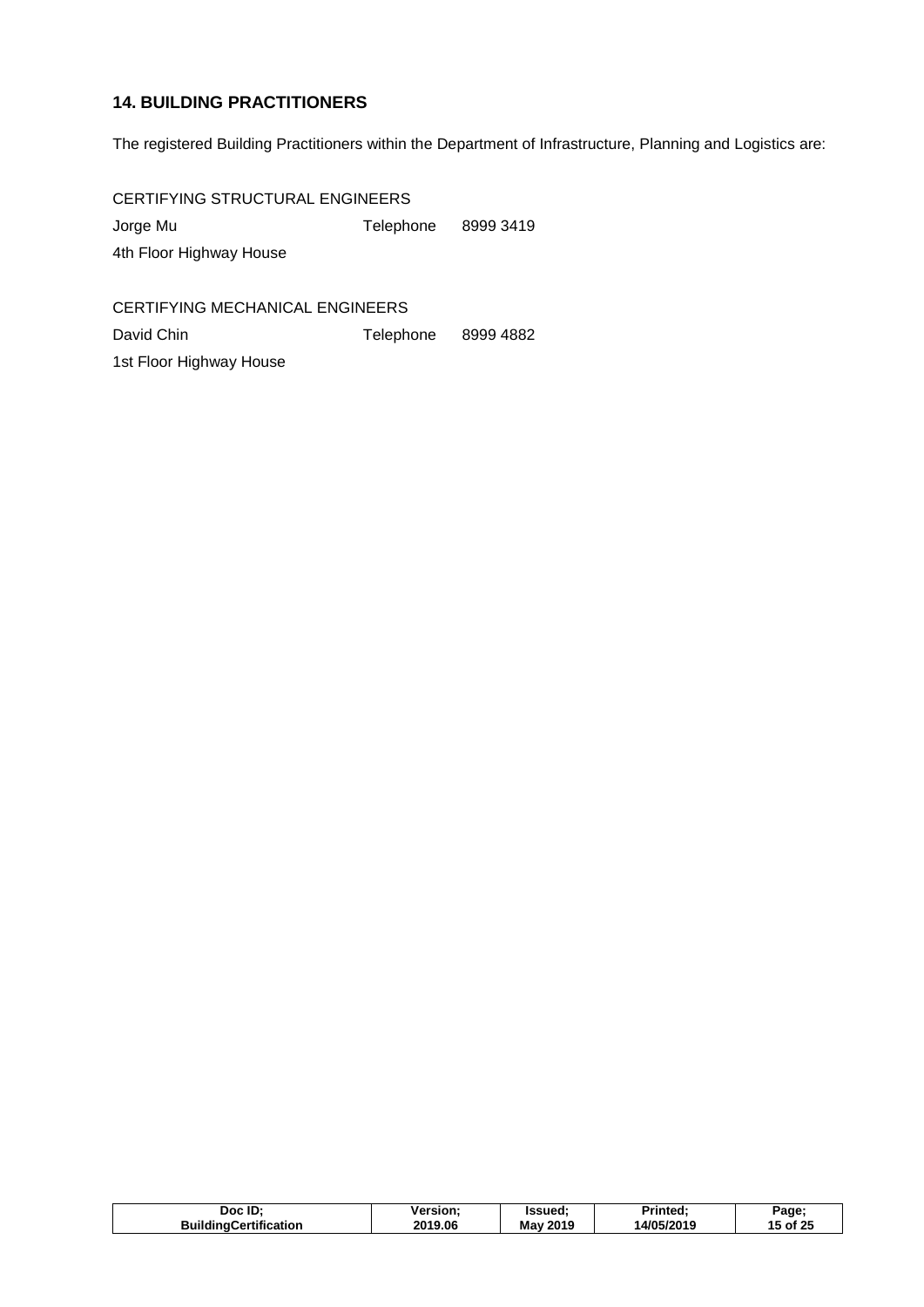#### <span id="page-15-0"></span>**15. REPORTING AND CONSENT AUTHORITIES**

#### **15.1 Department of Infrastructure, Planning and Logistics**

DEVELOPMENT ASSESSMENT SERVICES

| <b>Enquiry area</b>                          | Location                                                                                                       | <b>Phone</b> | <b>Fax</b> | Mail                                    |
|----------------------------------------------|----------------------------------------------------------------------------------------------------------------|--------------|------------|-----------------------------------------|
| Darwin                                       | First Floor<br><b>Energy House</b><br>18-20 Cavenagh Street<br>Darwin NT 0800                                  | 8999 6046    | 8999 6055  | GPO Box 1680<br>Darwin NT 0801          |
| Alice Springs<br>and<br><b>Tennant Creek</b> | Green Well Building,<br>50 Bath Street<br>Alice Springs NT 0871                                                | 8951 9200    | 8951 9222  | PO Box 2130<br>Alice Springs NT<br>0871 |
| Katherine                                    | Level 1<br>Government Centre<br>5 First Street<br>Katherine NT 0851                                            | 89738926     | 8973 8944  | PO Box 1171<br>Katherine NT 0851        |
| das.ntg@nt.gov.au                            |                                                                                                                |              |            |                                         |
|                                              | https://nt.gov.au/property/building-and-development/contact-lands-planning-and-development-assessment-services |              |            |                                         |

Application form required - fees payable.

| <b>BUILDING OR WORK</b>                                                                                                  | MATTER TO BE REPORTED ON                                                                                                                                                       |
|--------------------------------------------------------------------------------------------------------------------------|--------------------------------------------------------------------------------------------------------------------------------------------------------------------------------|
| Any building subject to the compliance with<br>development Provisions or conditional consent,<br>under the Planning Act. | Compliance with: relevant clauses under the<br>Development Provisions; or conditions placed on a<br>consent given by the relevant consent authority<br>under the Planning Act. |

#### **Department of Infrastructure, Planning and Logistics**

DEVELOPMENT CONSENT AUTHORITY

Contact the Development Consent Authority by either emailing or phoning the office of the chairman.

Chairman/Secretary Development Consent Authority GPO Box 1680, Darwin, NT 0801 Phone: (08) 8999 6044 Fax: (08) 8999 6055 [development.consentauthority@nt.gov.au](mailto:development.consentauthority@nt.gov.au)

Each division of the Development Consent Authority determines development applications within their area.

Outside of the division areas the consent authority is the Minister for Lands and Planning.

<https://nt.gov.au/property/building-and-development/development-consent-authority>

| $\overline{D}$ oc ID         | Version: | Issued:         | Printed.   | Page;    |
|------------------------------|----------|-----------------|------------|----------|
| <b>BuildingCertification</b> | 2019.06  | <b>May 2019</b> | 14/05/2019 | 16 of 25 |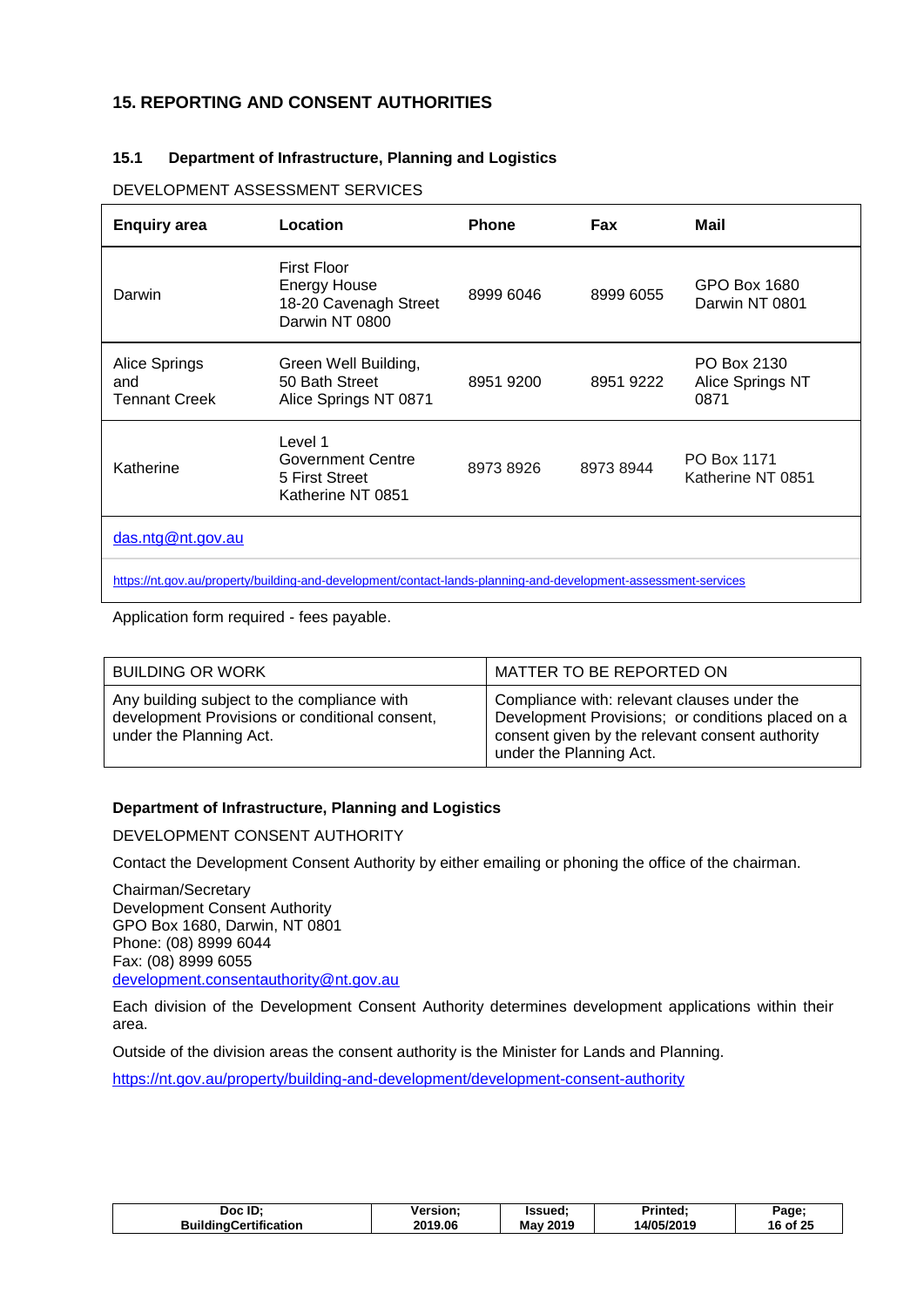#### **Department of Tourism, Environment and Culture**

HERITAGE BRANCH

| <b>Darwin and Top End</b>           | <b>Alice Springs and Central Australia</b>   |
|-------------------------------------|----------------------------------------------|
| GPO Box 1680<br>Darwin NT 0801      | PO Box 2130<br>Alice Springs                 |
| Level 1                             | NT 0871                                      |
| 9 Cavenagh Street<br>Darwin NT 0800 | Level 1 Greenwell Building<br>50 Bath Street |
| Phone: (08) 8999 5039               | Alice Springs NT                             |
| heritage@nt.gov.au                  | Phone: (08) 8951 9247<br>heritage@nt.gov.au  |

| <b>BUILDING OR WORK</b>                      | MATTER TO BE REPORTED ON           |
|----------------------------------------------|------------------------------------|
| Work on any Heritage Listed Building or site | Approval required by the Minister. |

#### **15.2 Department of Infrastructure, Planning and Logistics**

TRANSPORT INFRASTRUCTURE PLANNING DIVISION

Development Approval Officer - Telephone 8924 7104

<https://nt.gov.au/driving/management/apply-for-permit-to-work-on-a-road>

For roads under the control of the Department of Transport.

Drawings to be submitted for approval

Permit required and fee payable to work in the road reserve.

Final Inspection and Certificate required.

| <b>BUILDING OR WORK</b>                                                                                                                                                                          | MATTER TO BE REPORTED ON                                                                   |
|--------------------------------------------------------------------------------------------------------------------------------------------------------------------------------------------------|--------------------------------------------------------------------------------------------|
| Any building that will effect a discharge of surface<br>water onto a road or requires any new construction<br>or any alteration to existing conditions or facilities<br>within the road reserve. | Consent to:<br>the discharge or the construction or alteration within<br>the road reserve. |

| ID;<br>Doc<br>----     | version <sup>.</sup><br>____ | ssued       | arintod i | Page; |
|------------------------|------------------------------|-------------|-----------|-------|
| $-0.001$<br>tification | 2019.06                      | May<br>2019 | 4/05/2019 | of 25 |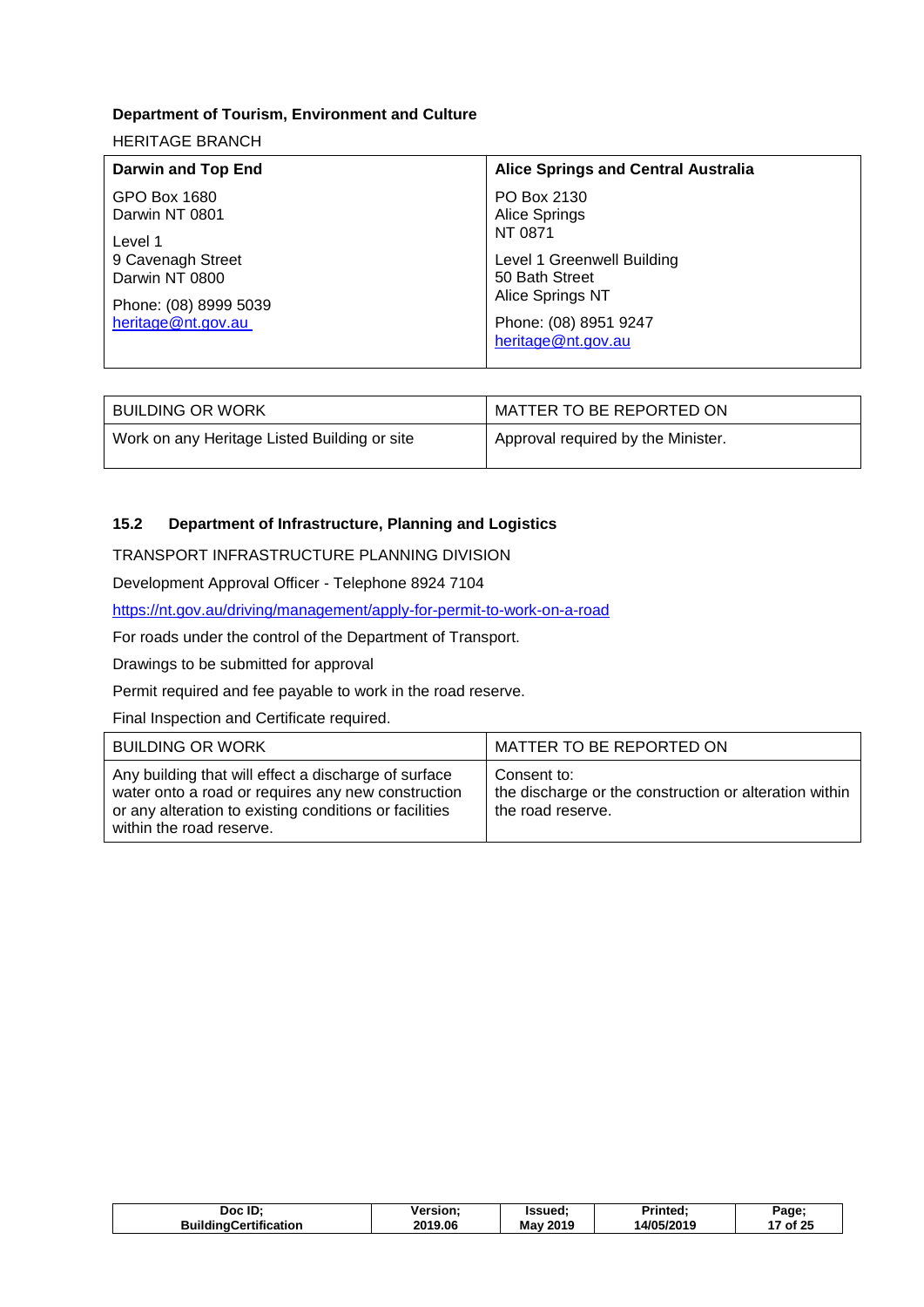#### **15.3 Northern Territory Police, Fire and Emergency Services**

NORTHERN TERRITORY FIRE AND RESCUE SERVICE

COMMUNITY FIRE SAFETY DIVISION Telephone 8995 5400

Application forms required– no fees payable.

Final Inspection and Certificate required.

<http://www.pfes.nt.gov.au/Fire-and-Rescue/Community-fire-safety.aspx>

| <b>BUILDING OR WORK</b>                                                                                                                                                                                | MATTER TO BE REPORTED ON                                                                                                                                                                                                               |
|--------------------------------------------------------------------------------------------------------------------------------------------------------------------------------------------------------|----------------------------------------------------------------------------------------------------------------------------------------------------------------------------------------------------------------------------------------|
| Any building to be classified as a Class 2 building<br>that has more than three residential stories and any<br>building to be classified as a Class 3, 4, 5, 6, 7, 8, 9<br>building.                   | Emergency vehicle areas and clear space around<br>large isolated buildings. Fire fighting equipment.<br>Smoke control. Emergency lighting exit signs and<br>warning devices. Maintenance and testing of fire<br>suppression equipment. |
| Special hazard buildings including aircraft hangars,<br>cotton mills, distilleries, film and television studios,<br>high pile storage warehouses (combustible<br>materials).                           | Heating appliances, fire places, chimneys and flues.<br>Fire and smoke control systems in buildings<br>containing atriums. Smoke control systems in<br>theatres.                                                                       |
| Buildings where the following materials are to be<br>produced, used or stored: celluloid goods, fireworks,<br>fibreglass products, foam rubber, foam plastics,<br>chemicals, paint, varnish, woodwool. |                                                                                                                                                                                                                                        |

#### **15.4 Department of Health**

ENVIRONMENTAL HEALTH - Chief Health Officer – 8999 2768 –

Central [envirohealth.ca@nt.gov.au](mailto:envirohealth.ca@nt.gov.au) – Top End [envirohealth.te@nt.gov.au](mailto:envirohealth.te@nt.gov.au)

| Location                                                                    | <b>Address</b>                                                                                  | Mail                                          | <b>Phone</b>                                                   |
|-----------------------------------------------------------------------------|-------------------------------------------------------------------------------------------------|-----------------------------------------------|----------------------------------------------------------------|
| <b>Greater Darwin region</b><br>and Top End remote<br>Including East Arnhem | 2nd Floor,<br>Casuarina Plaza,<br>Casuarina                                                     | PO Box 40596<br>Casuarina NT                  | 8922 7377                                                      |
| <b>Barkly</b>                                                               | <b>Health Development Building</b><br><b>Cnr Schmidt and Windley St</b><br><b>Tennant Creek</b> | PO 346<br><b>Tennant Creek</b><br>NT 0861     | 8962 4302<br>If no answer, ring<br>Central Australia<br>number |
| Central Australia                                                           | Peter Sitzler Building<br>67 North Stuart Highway<br>Alice Springs                              | <b>PO Box 721</b><br>Alice Springs<br>NT 0871 | 8955 6122                                                      |
| Katherine                                                                   | O'Keefe House<br>Katherine Hospital                                                             | <b>PMB 73</b><br>Katherine<br>NT 0851         | 8922 7377                                                      |

No application forms - no fees payable.

Final Inspection and Certificate required.

<https://nt.gov.au/industry/hospitality/food-safety-and-regulations/environmental-health-contact-details>

| <b>BUILDING OR WORK</b>                                                                                                         | MATTER TO BE REPORTED ON                                                                                            |
|---------------------------------------------------------------------------------------------------------------------------------|---------------------------------------------------------------------------------------------------------------------|
| Special use buildings including food premises,<br>premises to be used for activities involving skin<br>penetration, mortuaries. | Parts H101, H102, H103 of the Building Code of<br>Australia.                                                        |
| Any building to be classified as a Class 3, 9A. To be<br>used as a child minding facility. Hairdressing.                        | Those matters relating to the registration of the<br>premises under relevant Health legislation.                    |
| Any building or facility containing X-Ray equipment.<br>Comply with the Radiation (Safety Control) Act.                         | Obtain the approval of the Chief Health Officer for<br>the layout and radiation shielding prior to<br>construction. |

| Doc ID:                      | Version: | lssued:     | Printed:   | Page;       |
|------------------------------|----------|-------------|------------|-------------|
| <b>Certification</b><br>Buik | 2019.06  | Mav<br>2019 | 14/05/2019 | of 25<br>18 |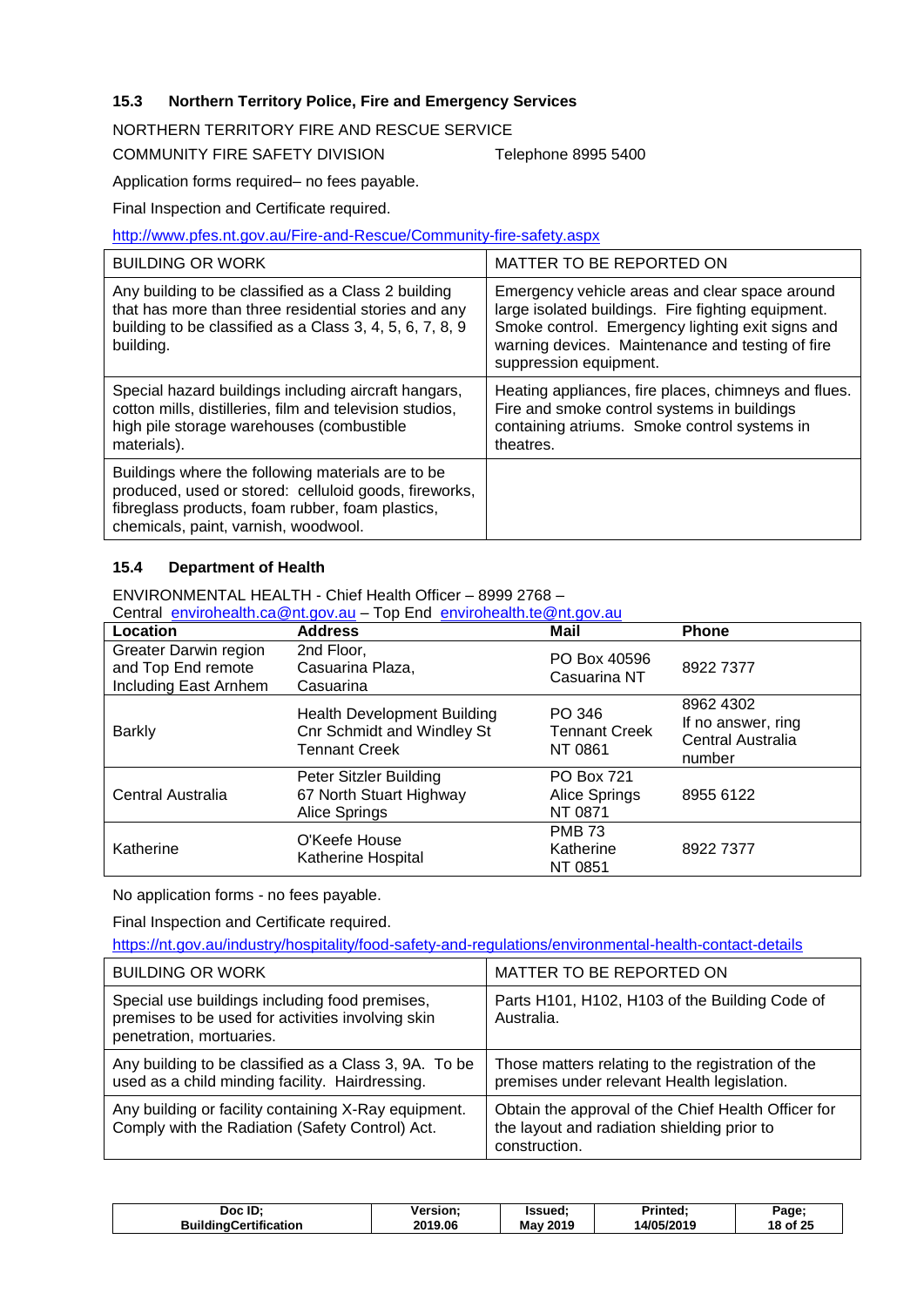#### **Department of Health**

ENVIRONMENTAL HEALTH - Chief Health Officer – 8999 2768 – Central [envirohealth.ca@nt.gov.au](mailto:envirohealth.ca@nt.gov.au) - Top End [envirohealth.te@nt.gov.au](mailto:envirohealth.te@nt.gov.au) Contact information for the regions is as shown above.

#### **On-site Wastewater Management Systems**

Application forms - fees payable.

Final Inspection and Certificate required.

| <b>BUILDING OR WORK</b>                                                                                                                                                                                                                        | MATTER TO BE REPORTED ON                                                                                                                                                            |
|------------------------------------------------------------------------------------------------------------------------------------------------------------------------------------------------------------------------------------------------|-------------------------------------------------------------------------------------------------------------------------------------------------------------------------------------|
| Non sewered waste water treatment and/or disposal<br>systems (on-site systems)<br>Code of Practice for On-site Wastewater<br>Management https://nt.gov.au/property/building-and-<br>development/wastewater-management/codes-and-<br>guidelines | The design of the system must be approved before<br>works begin. https://nt.gov.au/property/building-and-<br>development/wastewater-management/wastewater-<br>works-design-approval |

#### **15.5 NT Work Safe**

Telephone 1800 019 115

#### <http://www.worksafe.nt.gov.au/Pages/default.aspx#tab-3>

No application forms - no fees payable.

Final Inspection and Certificate required.

| <b>BUILDING OR WORK</b>                                                                 | MATTER TO BE REPORTED ON                           |
|-----------------------------------------------------------------------------------------|----------------------------------------------------|
| Any building:                                                                           | Those matters relating to Work Health Regulations. |
| to be used for the purposes of an educational<br>workroom,                              |                                                    |
| to be used for abrasive blasting chamber,<br>spray painting booth or laboratory,        |                                                    |
| to be used for the storage of dangerous goods<br>as defined by the Dangerous Goods Act, |                                                    |
| that is to contain a lift, escalator or moving<br>walkway,                              |                                                    |
| that is constructed of scaffold to be used as a<br>spectator stand.                     |                                                    |

| Doc ID                    | Version:<br>____ | lssued:      | Printed.   | Page                      |
|---------------------------|------------------|--------------|------------|---------------------------|
| .<br>tification<br>$\sim$ | 2019.06          | May<br>12019 | 14/05/2019 | ს of 2 <sup>r</sup><br>19 |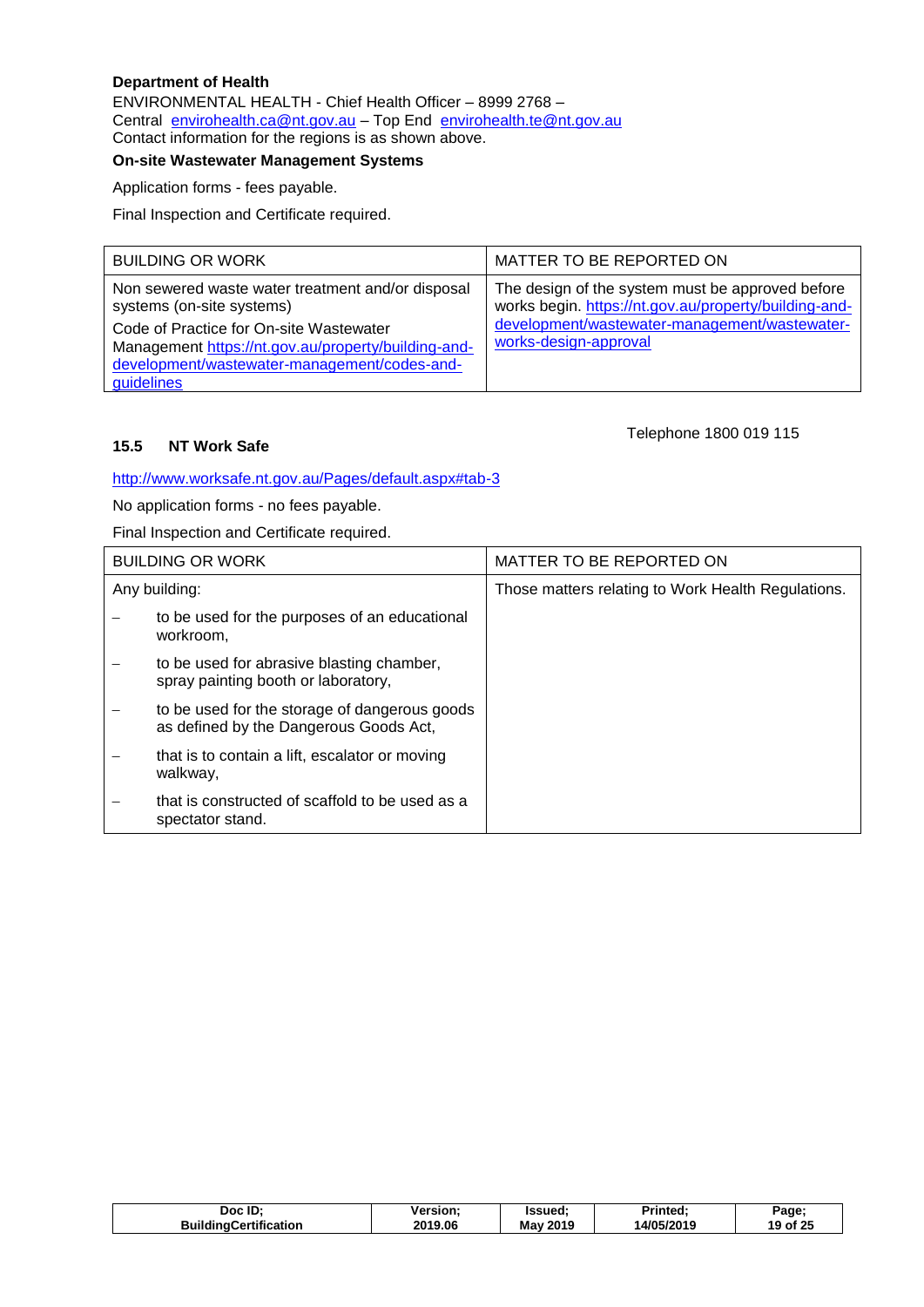#### **15.6 PowerWater**

WATER SUPPLY AND SEWER Senior Service Development Officer 8995 5804 Water Supply Engineer 8995 5887 [waterdevelopment@powerwater.com.au](mailto:waterdevelopment@powerwater.com.au) [remotedevelopment@powerwater.com.au](mailto:remotedevelopemt@powerwater.com.au)

Application form required - fees payable. Self certifying plumbers

#### **ELECTRICITY**

Network Engineering Telephone 8924-5729 or 8924-5191 [powerdevelopment@powerwater.com.au](mailto:powerdevelopment@powerwater.com.au) [powerdevelopment.pwc@powerwater.com.au](mailto:powerdevelopment.pwc@powerwater.com.au) [remotedevelopment@powerwater.com.au](mailto:remotedevelopment@powerwater.com.au)

Application form required - fees payable.

| <b>BUILDING OR WORK</b>                                                                                                       | MATTER TO BE REPORTED ON                                                    |
|-------------------------------------------------------------------------------------------------------------------------------|-----------------------------------------------------------------------------|
| Any building or work requiring connection to a power,<br>water or sewerage main of the Authority.                             | For consent to connect to a power, water or sewer<br>main of the Authority. |
| Any building or work requiring an on site electrical<br>substation.                                                           | For approval of the size and location of an electrical<br>substation.       |
| Any building or work that will encroach on the safety<br>clearances of an overhead power line as specified.                   | For consent to any encroachment.                                            |
| Any building or work requiring the installation of<br>trades waste interceptors or discharge of trades<br>waste to the sewer. | For consent to any interceptor or discharge                                 |

| Doc ID:                  | <b>Version</b><br>------- | ssued:     | <b>Printed</b> | י,Page       |
|--------------------------|---------------------------|------------|----------------|--------------|
| $-0.001$<br>.<br>ication | 2019.06                   | Ma<br>2019 | 72019          | of 25<br>nn. |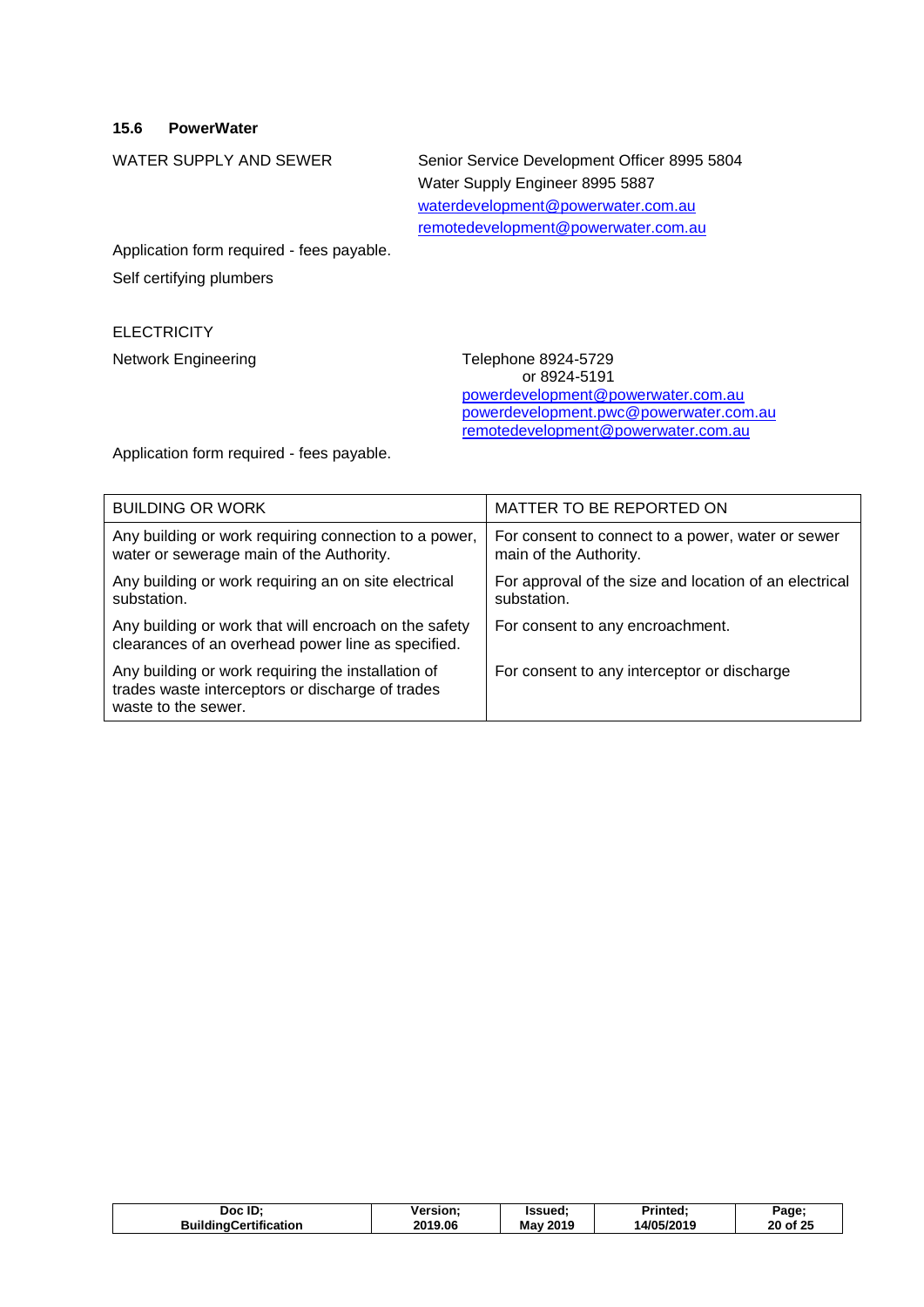#### <span id="page-20-0"></span>**16. MUNICIPAL COUNCILS**

For roads under the control of a Municipal / Shire / Town Council or other similar local authority.

Refer to the attached list of some of the NT Municipal / Shire / Town Councils.

Contact the council in the area involved for full details of application requirements and fees payable.

| <b>BUILDING OR WORK</b>                                                                                                                       |           | MATTER TO BE REPORTED ON                                     |  |  |
|-----------------------------------------------------------------------------------------------------------------------------------------------|-----------|--------------------------------------------------------------|--|--|
| Any building that will effect a discharge of                                                                                                  |           | Consent to: - the discharge                                  |  |  |
| stormwater onto the road, or require any new<br>construction or any alteration to existing conditions<br>or facilities within a road reserve. |           | - the construction or alteration within<br>the road reserve. |  |  |
|                                                                                                                                               |           |                                                              |  |  |
| <b>ALICE SPRINGS TOWN COUNCIL</b>                                                                                                             |           |                                                              |  |  |
| PO Box 1071                                                                                                                                   | Telephone | $(08)$ 8950-0500                                             |  |  |
| ALICE SPRINGS NT 0871                                                                                                                         | Facsimile | $(08)$ 8953-0558                                             |  |  |
| <b>KATHERINE TOWN COUNCIL</b>                                                                                                                 |           |                                                              |  |  |
| PO Box 1071                                                                                                                                   | Telephone | $(08)$ 8972-5500                                             |  |  |
| KATHERINE NT 0851                                                                                                                             | Facsimile | (08) 8971-0305                                               |  |  |
| <b>PALMERSTON CITY COUNCIL</b>                                                                                                                |           |                                                              |  |  |
| PO Box 1                                                                                                                                      | Telephone | $(08)$ 8935-9922                                             |  |  |
| PALMERSTON NT 0831                                                                                                                            | Facsimile | (08) 8935-9900                                               |  |  |
| <b>WEST ARNHEM REGIONAL COUNCIL (JABIRU)</b>                                                                                                  |           |                                                              |  |  |
| <b>PO Box 721</b>                                                                                                                             | Telephone | (08) 8979-9444                                               |  |  |
| JABIRU NT 0886                                                                                                                                | Facsimile | (08) 8979-9488                                               |  |  |
| <b>DARWIN CITY COUNCIL</b>                                                                                                                    |           |                                                              |  |  |
| GPO Box 84                                                                                                                                    | Telephone | (08) 8930-0413                                               |  |  |
| DARWIN NT 0801                                                                                                                                | Facsimile | (08) 8981 8415                                               |  |  |
| <b>LITCHFIELD SHIRE COUNCIL</b>                                                                                                               |           |                                                              |  |  |
| <b>PO Box 446</b>                                                                                                                             | Telephone | $(08)$ 8983-0600                                             |  |  |
| HUMPTY DOO NT 0836                                                                                                                            | Facsimile | (08) 8983-1165                                               |  |  |
| <b>BARKLY REGIONAL COUNCIL (TENNANT CREEK)</b>                                                                                                |           |                                                              |  |  |
| PO Box 821                                                                                                                                    | Telephone | $(08)$ 8962-0000                                             |  |  |
| TENNANT CREEK NT 0861                                                                                                                         | Facsimile | (08) 8963-3302                                               |  |  |

| $Doc$ ID $\cdot$          | <b>Version:</b> | Issued <sup>.</sup> | Printed:   | Page;                     |
|---------------------------|-----------------|---------------------|------------|---------------------------|
| Buil<br>ਾਂ∽r^ortification | 2019.06         | May<br>2019         | 14/05/2019 | . of 2 <sup>r</sup><br>ኅብ |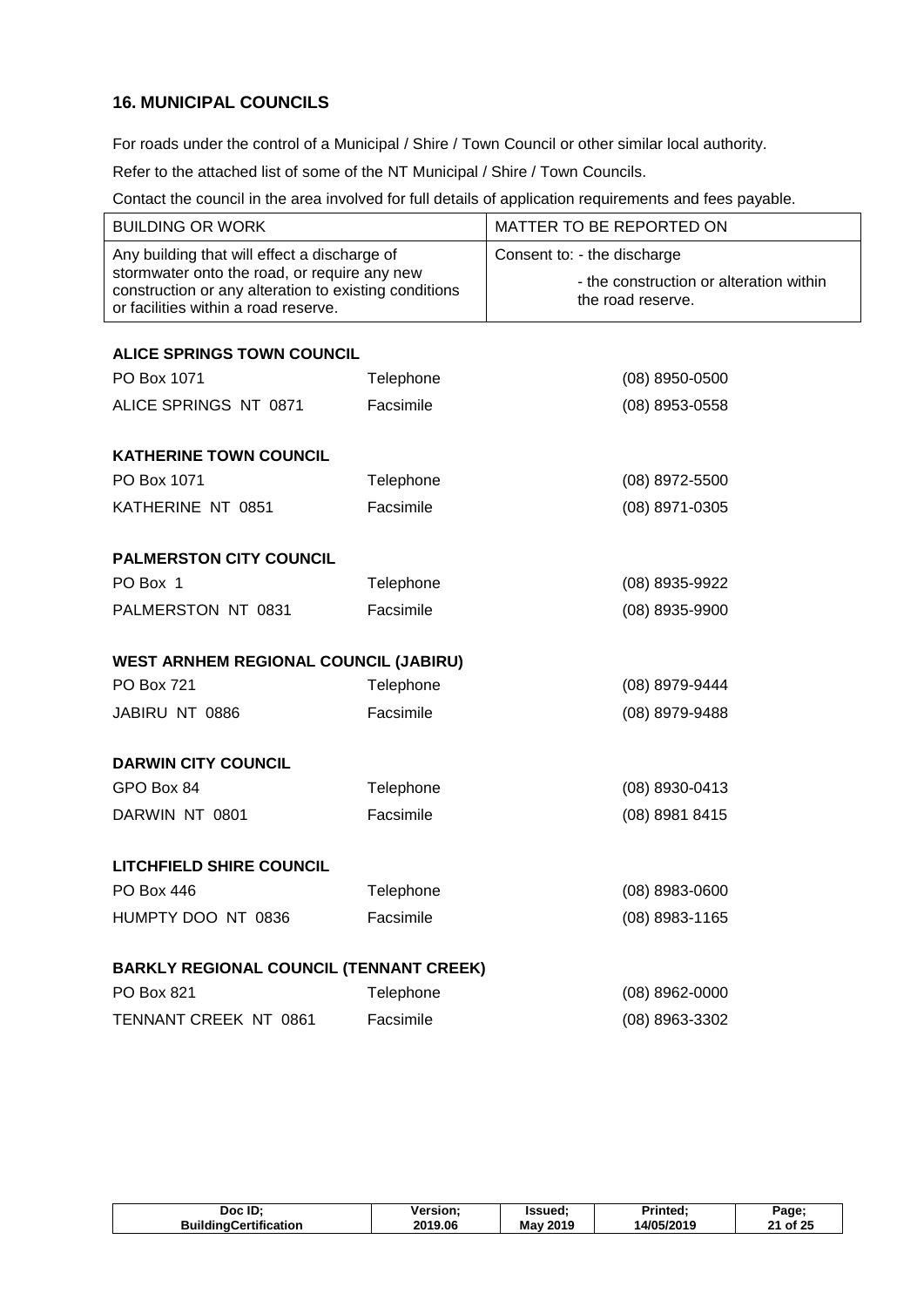#### <span id="page-21-0"></span>**17. DOCUMENTATION**

#### **17.1 STANDARD FORMS**

This list is a reference of the forms covered by this Work Instruction. Obtain current hardcopy versions of the forms from the relevant Authorities or the Building Certifier.

- APPLICATION FOR A DEVELOPMENT PERMIT SECTION 46 (1)
- APPLICATION FOR A PERMIT TO BUILD
- BUILDING PERMIT
- **OCCUPANCY PERMIT**
- MODIFICATIONS OF APPLICATION OF BUILDING REGULATIONS
- **INSPECTION RECORD FORM**
- **SECTION 69 DECLARATION OF BUILDER**
- **SECTION 40 CERTIFICATE OF COMPLIANCE DESIGN OR CONSTRUCTION**
- SECTION 40 CERTIFICATE OF COMPLIANCE POST CONSTRUCTION
- SECTION 40 PLUMBING AND DRAINAGE DESIGN CERTIFICATION
- FIRE SERVICE REPORT
- FIRE SERVICE REPORT FINAL
- WINDOW AND DOOR INSTALLATION CERTIFICATE

#### **17.2 NON-STANDARD DOCUMENTS REQUIRED**

Documentation on aluminium composite panels used:

- Fire Engineer's report on design and material specified,
- Test certificates for products used,
- Installed products compliance verification.

| $Doc$ ID:            | <b>Version</b><br>____ | Issued      | Printed:   | Page:    |
|----------------------|------------------------|-------------|------------|----------|
| <b>Certification</b> | 2019.06                | 2019<br>маv | 14/05/2010 | 22 of 25 |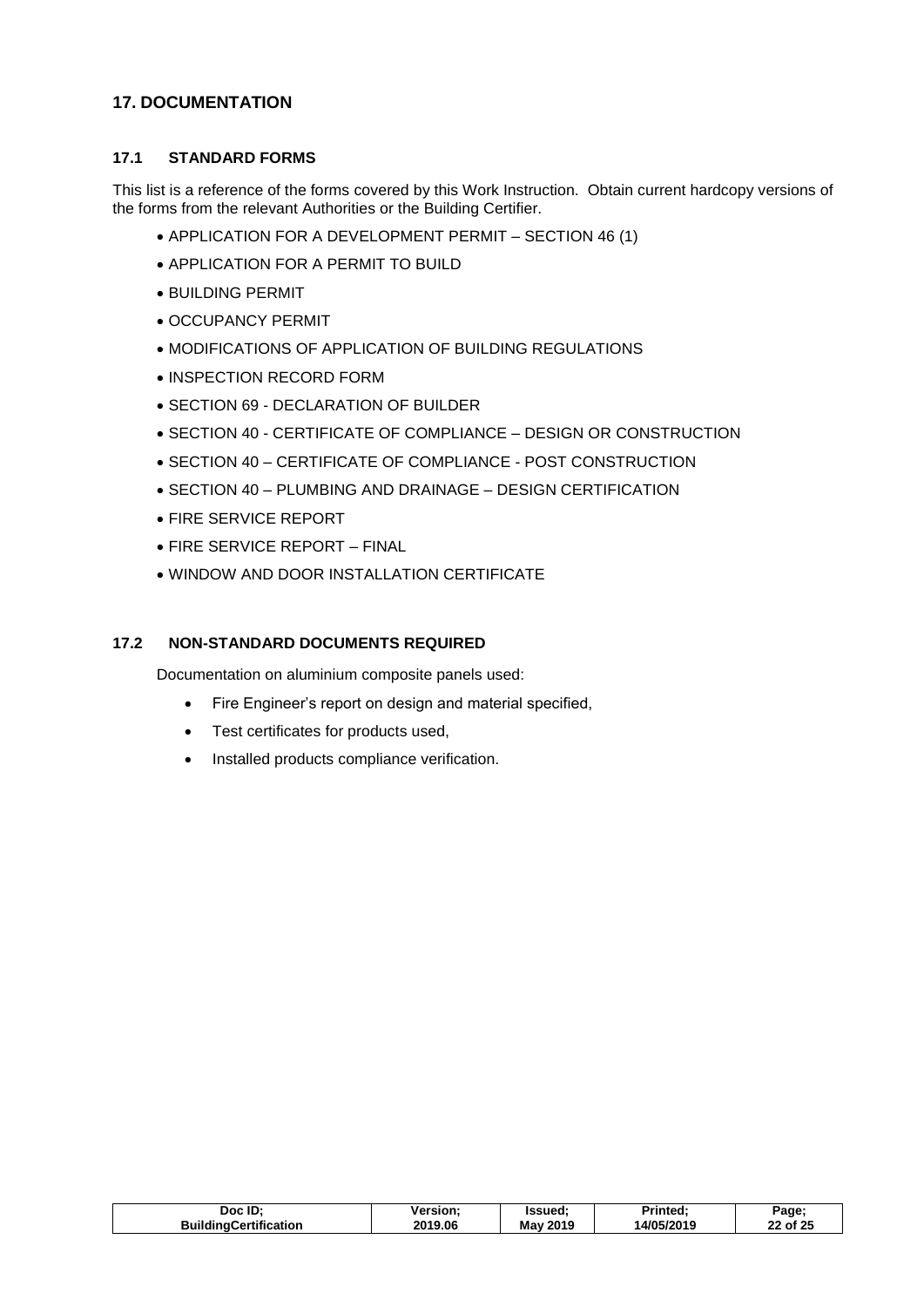#### <span id="page-22-0"></span>**18. FLOW CHARTS**

The following flow charts describe the general procedure for Project Managers to facilitate Building Certification.

#### **18.1 Design Certification**

This assumes Planning Approval, where required, has been granted.

Results in issue of Building Permit.



| Doc ID:                   | <b>Version:</b> | Issued       | Printed.   | Page:    |
|---------------------------|-----------------|--------------|------------|----------|
| Certification<br>Ruildina | 2019.06         | May<br>12019 | 14/05/2019 | 23 of 25 |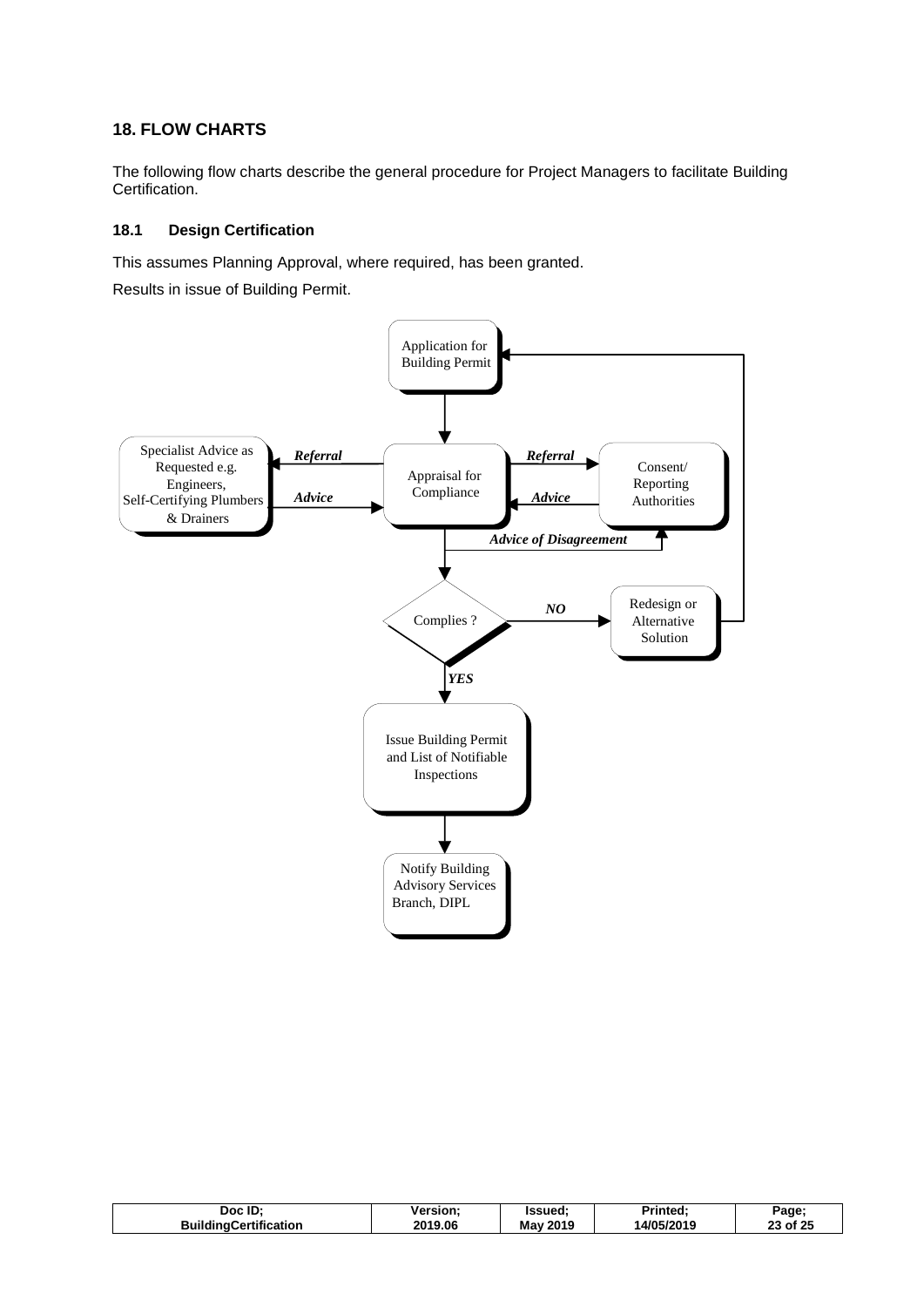#### **18.2 Construction Certification**

Results in issue of Certificate of Occupancy.



| Doc ID.                      | Version: | Issued:         | Printed    | Page;    |
|------------------------------|----------|-----------------|------------|----------|
| <b>BuildingCertification</b> | 2019.06  | <b>May 2019</b> | 14/05/2019 | 24 of 25 |